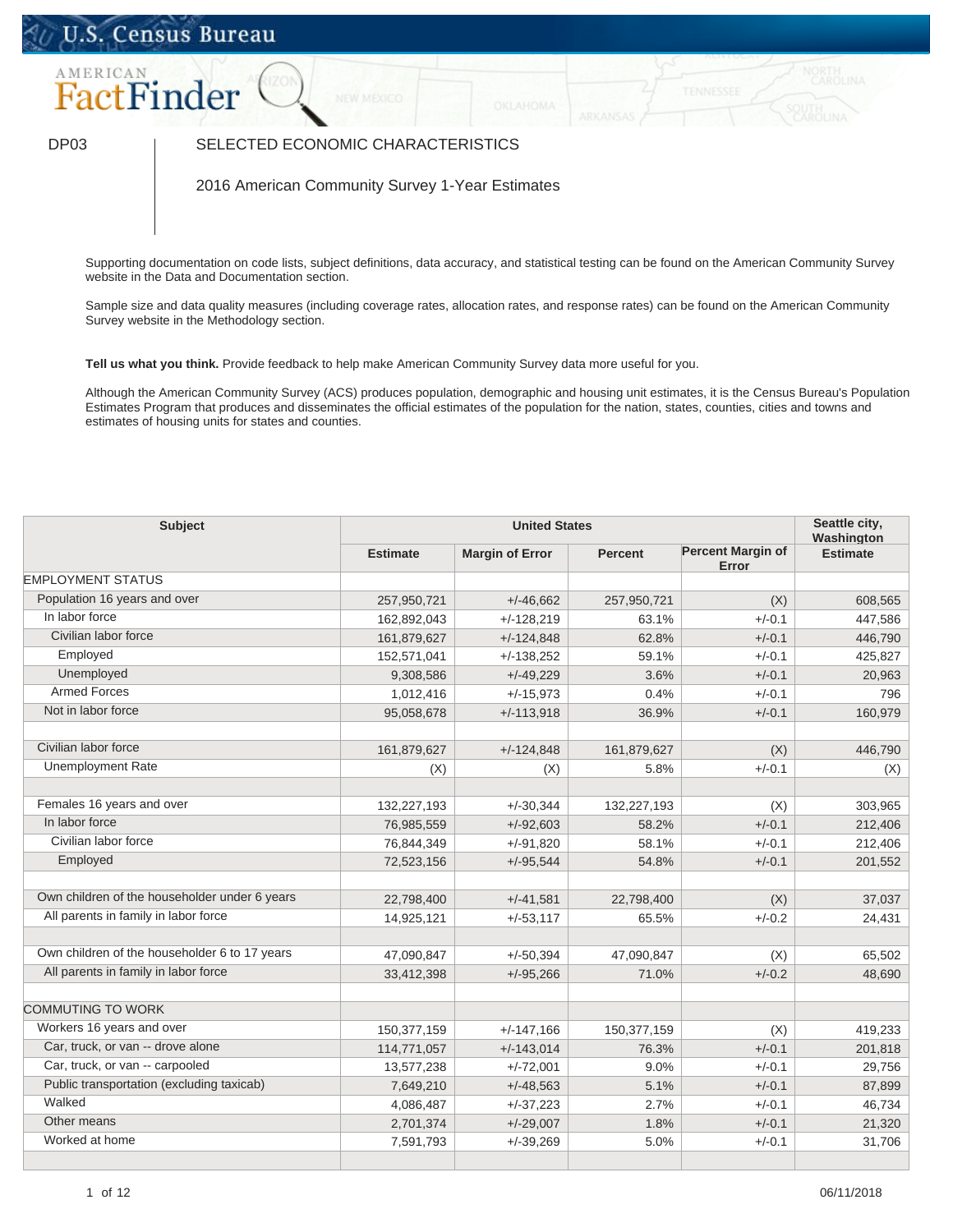| <b>United States</b><br><b>Subject</b>                                      |                           |                              | Seattle city,<br>Washington |                                   |                    |
|-----------------------------------------------------------------------------|---------------------------|------------------------------|-----------------------------|-----------------------------------|--------------------|
|                                                                             | <b>Estimate</b>           | <b>Margin of Error</b>       | <b>Percent</b>              | <b>Percent Margin of</b><br>Error | <b>Estimate</b>    |
| Mean travel time to work (minutes)                                          | 26.6                      | $+/-0.1$                     | (X)                         | (X)                               | 27.7               |
| <b>OCCUPATION</b>                                                           |                           |                              |                             |                                   |                    |
| Civilian employed population 16 years and over                              |                           |                              |                             |                                   |                    |
| Management, business, science, and arts                                     | 152,571,041<br>57,331,293 | $+/-138,252$<br>$+/-159,866$ | 152,571,041<br>37.6%        | (X)<br>$+/-0.1$                   | 425,827<br>257,186 |
| occupations                                                                 |                           |                              |                             |                                   |                    |
| Service occupations                                                         | 27,594,131                | $+/-90,734$                  | 18.1%                       | $+/-0.1$                          | 59,227             |
| Sales and office occupations                                                | 35,600,875                | $+/-105,160$                 | 23.3%                       | $+/-0.1$                          | 71,883             |
| Natural resources, construction, and maintenance<br>occupations             | 13,502,451                | $+/-60,282$                  | 8.8%                        | $+/-0.1$                          | 13,471             |
| Production, transportation, and material moving<br>occupations              | 18,542,291                | $+/-65,256$                  | 12.2%                       | $+/-0.1$                          | 24,060             |
|                                                                             |                           |                              |                             |                                   |                    |
| <b>INDUSTRY</b>                                                             |                           |                              |                             |                                   |                    |
| Civilian employed population 16 years and over                              | 152,571,041               | $+/-138,252$                 | 152,571,041                 | (X)                               | 425,827            |
| Agriculture, forestry, fishing and hunting, and mining                      | 2,649,407                 | $+/-27,240$                  | 1.7%                        | $+/-0.1$                          | 3,015              |
| Construction                                                                | 9,810,128                 | $+/-53,269$                  | 6.4%                        | $+/-0.1$                          | 12,887             |
| Manufacturing                                                               | 15,422,475                | $+/-66,996$                  | 10.1%                       | $+/-0.1$                          | 29,896             |
| Wholesale trade                                                             | 4,044,274                 | $+/-36,964$                  | 2.7%                        | $+/-0.1$                          | 9,916              |
| Retail trade                                                                | 17,480,899                | $+/-73,657$                  | 11.5%                       | $+/-0.1$                          | 50,550             |
| Transportation and warehousing, and utilities                               | 7,951,089                 | $+/-48,868$                  | 5.2%                        | $+/-0.1$                          | 15,128             |
| Information                                                                 | 3,155,753                 | $+/-34,101$                  | 2.1%                        | $+/-0.1$                          | 18,031             |
| Finance and insurance, and real estate and rental                           | 10,048,036                | $+/-53,513$                  | 6.6%                        | $+/-0.1$                          | 26,329             |
| and leasing<br>Professional, scientific, and management, and                |                           |                              |                             |                                   |                    |
| administrative and waste management services                                | 17,402,906                | $+/-64,772$                  | 11.4%                       | $+/-0.1$                          | 87,752             |
| Educational services, and health care and social<br>assistance              | 35,060,601                | $+/-111,871$                 | 23.0%                       | $+/-0.1$                          | 94,157             |
| Arts, entertainment, and recreation, and<br>accommodation and food services | 15,027,387                | $+/-69,489$                  | 9.8%                        | $+/-0.1$                          | 48,282             |
| Other services, except public administration                                | 7,523,500                 | $+/-48,004$                  | 4.9%                        | $+/-0.1$                          | 18,679             |
| Public administration                                                       | 6,994,586                 | $+/-48,332$                  | 4.6%                        | $+/-0.1$                          | 11,205             |
|                                                                             |                           |                              |                             |                                   |                    |
| <b>CLASS OF WORKER</b>                                                      |                           |                              |                             |                                   |                    |
| Civilian employed population 16 years and over                              | 152,571,041               | $+/-138,252$                 | 152,571,041                 | (X)                               | 425,827            |
| Private wage and salary workers                                             | 122,422,702               | $+/-133,247$                 | 80.2%                       | $+/-0.1$                          | 341,180            |
| Government workers                                                          | 20,764,912                | $+/-98,745$                  | 13.6%                       | $+/-0.1$                          | 55,303             |
| Self-employed in own not incorporated business                              | 9,142,067                 | $+/-54,904$                  | 6.0%                        | $+/-0.1$                          | 28,996             |
| workers<br>Unpaid family workers                                            | 241,360                   | $+/-8,496$                   | 0.2%                        | $+/-0.1$                          | 348                |
|                                                                             |                           |                              |                             |                                   |                    |
| INCOME AND BENEFITS (IN 2016 INFLATION-                                     |                           |                              |                             |                                   |                    |
| <b>ADJUSTED DOLLARS)</b><br><b>Total households</b>                         |                           |                              |                             |                                   |                    |
| Less than \$10,000                                                          | 118,860,065               | $+/-154,606$                 | 118,860,065                 | (X)                               | 319,125            |
| \$10,000 to \$14,999                                                        | 7,963,784<br>5,699,549    | $+/-44,419$<br>$+/-37,903$   | 6.7%<br>4.8%                | $+/-0.1$<br>$+/-0.1$              | 18,657<br>11,637   |
| \$15,000 to \$24,999                                                        | 11,543,742                | $+/-55,287$                  | 9.7%                        | $+/-0.1$                          | 19,815             |
| \$25,000 to \$34,999                                                        | 11,279,793                | $+/-51,632$                  | 9.5%                        | $+/-0.1$                          | 20,223             |
| \$35,000 to \$49,999                                                        | 15,453,061                | $+/-52,902$                  | 13.0%                       | $+/-0.1$                          | 31,382             |
| \$50,000 to \$74,999                                                        | 21,059,389                | $+/-76,486$                  | 17.7%                       | $+/-0.1$                          | 44,996             |
| \$75,000 to \$99,999                                                        | 14,672,995                | $+/-70,478$                  | 12.3%                       | $+/-0.1$                          | 37,144             |
| \$100,000 to \$149,999                                                      | 16,667,799                | $+/-58,894$                  | 14.0%                       | $+/-0.1$                          | 55,246             |
| \$150,000 to \$199,999                                                      | 6,924,913                 | $+/-35,488$                  | 5.8%                        | $+/-0.1$                          | 30,581             |
| \$200,000 or more                                                           | 7,595,040                 | $+/-40,371$                  | 6.4%                        | $+/-0.1$                          | 49,444             |
| Median household income (dollars)                                           | 57,617                    | $+/-115$                     | (X)                         | (X)                               | 83,476             |
| Mean household income (dollars)                                             | 81,346                    | $+/-126$                     | (X)                         | (X)                               | 119,401            |
|                                                                             |                           |                              |                             |                                   |                    |
| With earnings                                                               | 92,227,213                | $+/-140,437$                 | 77.6%                       | $+/-0.1$                          | 270,397            |
| Mean earnings (dollars)                                                     | 83,372                    | $+/-122$                     | (X)                         | (X)                               | 120,820            |
| With Social Security                                                        | 36,957,262                | $+/-72,440$                  | 31.1%                       | $+/-0.1$                          | 63,715             |
| Mean Social Security income (dollars)                                       | 18,656                    | $+/-28$                      | (X)                         | (X)                               | 18,343             |
| With retirement income                                                      | 22,196,936                | $+/-81,935$                  | 18.7%                       | $+/-0.1$                          | 38,077             |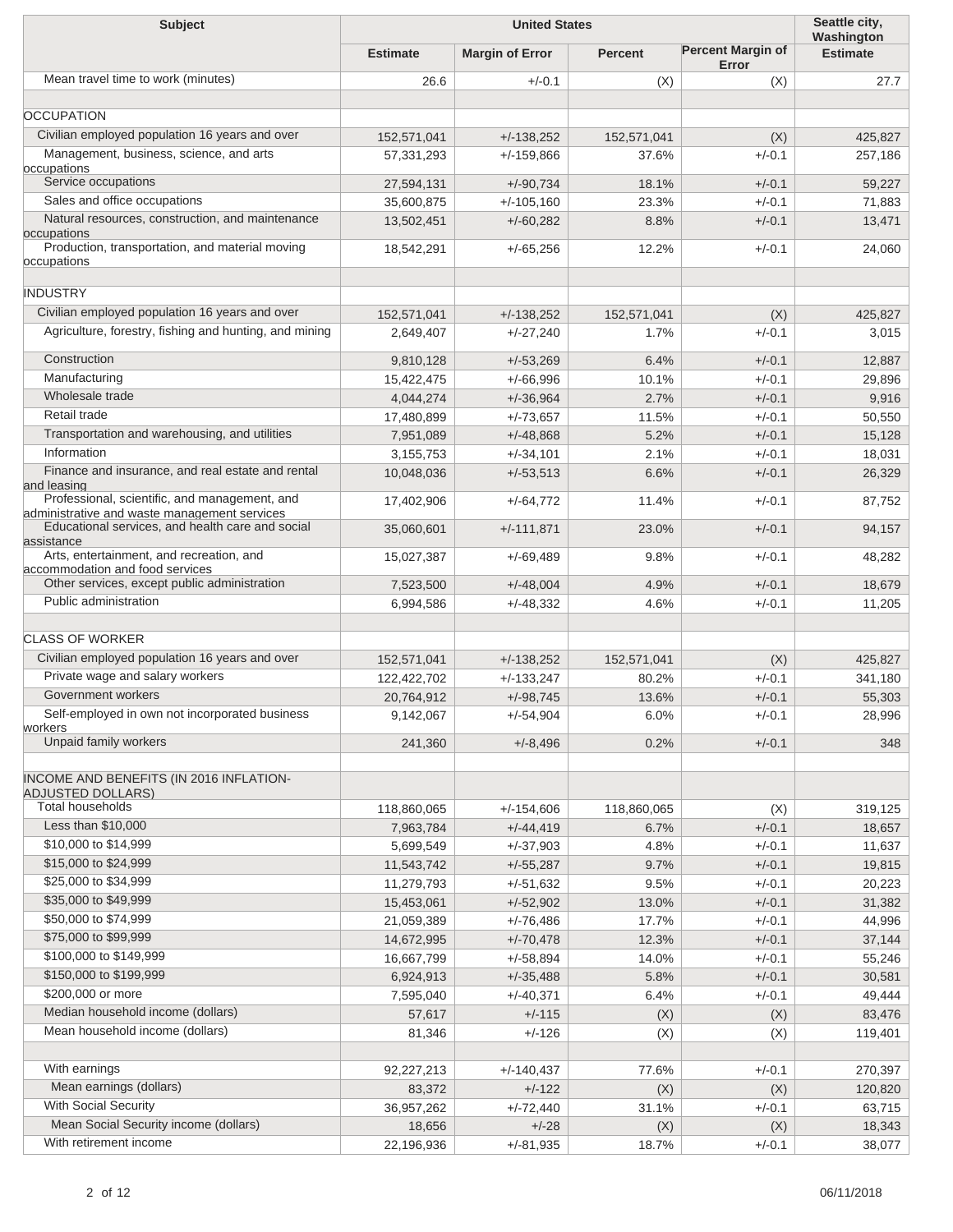| <b>Subject</b>                                                |                 | Seattle city,<br>Washington |                |                                   |                  |
|---------------------------------------------------------------|-----------------|-----------------------------|----------------|-----------------------------------|------------------|
|                                                               | <b>Estimate</b> | <b>Margin of Error</b>      | <b>Percent</b> | <b>Percent Margin of</b><br>Error | <b>Estimate</b>  |
| Mean retirement income (dollars)                              | 25,829          | $+/-115$                    | (X)            | (X)                               | 29,936           |
| With Supplemental Security Income                             | 6,520,130       | $+/-38,582$                 | 5.5%           | $+/-0.1$                          | 9,728            |
| Mean Supplemental Security Income (dollars)                   | 9,592           | $+/-34$                     | (X)            | (X)                               | 10,098           |
| With cash public assistance income                            | 2,912,484       | $+/-27,290$                 | 2.5%           | $+/-0.1$                          | 7,083            |
| Mean cash public assistance income (dollars)                  | 3,057           | $+/-38$                     | (X)            | (X)                               | 2,482            |
| With Food Stamp/SNAP benefits in the past 12                  | 14,753,962      | $+/-59,969$                 | 12.4%          | $+/-0.1$                          | 26,866           |
| months                                                        |                 |                             |                |                                   |                  |
| <b>Families</b>                                               | 77,785,962      | $+/-125,088$                | 77,785,962     |                                   |                  |
| Less than \$10,000                                            | 3,146,795       | $+/-32,274$                 | 4.0%           | (X)<br>$+/-0.1$                   | 147,433<br>3,428 |
| \$10,000 to \$14,999                                          | 2,112,623       | $+/-27,833$                 | 2.7%           | $+/-0.1$                          | 3,434            |
| \$15,000 to \$24,999                                          | 5,509,335       | $+/-43,804$                 | 7.1%           | $+/-0.1$                          | 4,614            |
| \$25,000 to \$34,999                                          | 6,338,775       | $+/-40,811$                 | 8.1%           | $+/-0.1$                          | 5,460            |
| \$35,000 to \$49,999                                          | 9,526,638       | $+/-44,270$                 | 12.2%          | $+/-0.1$                          | 10,652           |
| \$50,000 to \$74,999                                          | 14,275,559      | $+/-63,168$                 | 18.4%          | $+/-0.1$                          | 16,817           |
| \$75,000 to \$99,999                                          | 11,074,750      | $+/-59,076$                 | 14.2%          | $+/-0.1$                          | 15,614           |
| \$100,000 to \$149,999                                        | 13,458,400      | $+/-55,283$                 | 17.3%          | $+/-0.1$                          | 31,211           |
| \$150,000 to \$199,999                                        | 5,851,221       | $+/-33,808$                 | 7.5%           | $+/-0.1$                          | 20,086           |
| \$200,000 or more                                             | 6,491,866       | $+/-40,322$                 | 8.3%           | $+/-0.1$                          | 36,117           |
| Median family income (dollars)                                | 71,062          | $+/-119$                    | (X)            | (X)                               | 118,745          |
| Mean family income (dollars)                                  | 95,353          | $+/-176$                    | (X)            | (X)                               | 159,938          |
|                                                               |                 |                             |                |                                   |                  |
| Per capita income (dollars)                                   | 31,128          | $+/-62$                     | (X)            | (X)                               | 55,184           |
| Nonfamily households                                          | 41,074,103      | $+/-103,964$                | 41,074,103     |                                   | 171,692          |
| Median nonfamily income (dollars)                             | 34,963          | $+/-138$                    | (X)            | (X)<br>(X)                        | 56,657           |
| Mean nonfamily income (dollars)                               | 51,249          | $+/-187$                    | (X)            | (X)                               | 82,406           |
|                                                               |                 |                             |                |                                   |                  |
| Median earnings for workers (dollars)                         | 31,986          | $+/-33$                     | (X)            | (X)                               | 46,561           |
| Median earnings for male full-time, year-round workers        | 50,586          | $+/-54$                     | (X)            | (X)                               | 75,445           |
| (dollars)<br>Median earnings for female full-time, year-round | 40,626          | $+/-53$                     | (X)            | (X)                               | 58,391           |
| workers (dollars)                                             |                 |                             |                |                                   |                  |
| HEALTH INSURANCE COVERAGE                                     |                 |                             |                |                                   |                  |
| Civilian noninstitutionalized population                      | 318, 175, 867   | $+/-15,067$                 | 318, 175, 867  | (X)                               | 699,071          |
| With health insurance coverage                                | 290,871,570     | $+/-158,242$                | 91.4%          | $+/-0.1$                          | 671,583          |
| With private health insurance                                 | 215,859,199     | $+/-369,319$                | 67.8%          | $+/-0.1$                          | 557,305          |
| With public coverage                                          | 112,688,274     | $+/-204,611$                | 35.4%          | $+/-0.1$                          | 172,006          |
| No health insurance coverage                                  | 27,304,297      | $+/-162,051$                | 8.6%           | $+/-0.1$                          | 27,488           |
| Civilian noninstitutionalized population under 18             | 73,503,793      | $+/-33,635$                 |                |                                   | 105,775          |
| years                                                         |                 |                             | 73,503,793     | (X)                               |                  |
| No health insurance coverage                                  | 3,277,474       | $+/-44,188$                 | 4.5%           | $+/-0.1$                          | 1,533            |
| Civilian noninstitutionalized population 18 to 64 years       | 196,766,286     | $+/-24,275$                 | 196,766,286    | (X)                               | 508,437          |
| In labor force:                                               | 151,143,571     | $+/-113,549$                | 151,143,571    | (X)                               | 423,515          |
| Employed:                                                     | 142,550,200     | $+/-130,541$                | 142,550,200    | (X)                               | 403,650          |
| With health insurance coverage                                | 127,402,036     | $+/-184,259$                | 89.4%          | $+/-0.1$                          | 387,383          |
| With private health insurance                                 | 115,710,811     | $+/-207,519$                | 81.2%          | $+/-0.1$                          | 361,834          |
| With public coverage                                          | 15,363,268      | $+/-69,072$                 | 10.8%          | $+/-0.1$                          | 30,982           |
| No health insurance coverage                                  | 15,148,164      | $+/-100,651$                | 10.6%          | $+/-0.1$                          | 16,267           |
| Unemployed:                                                   | 8,593,371       | $+/-48,182$                 | 8,593,371      | (X)                               | 19,865           |
| With health insurance coverage                                | 6,337,707       | $+/-39,822$                 | 73.8%          | $+/-0.3$                          | 16,279           |
| With private health insurance                                 | 3,554,313       | $+/-30,114$                 | 41.4%          | $+/-0.3$                          | 9,753            |
| With public coverage                                          | 3,058,213       | $+/-31,017$                 | 35.6%          | $+/-0.3$                          | 6,650            |
| No health insurance coverage                                  | 2,255,664       | $+/-34,176$                 | 26.2%          | $+/-0.3$                          | 3,586            |
| Not in labor force:                                           | 45,622,715      | $+/-108,429$                | 45,622,715     | (X)                               | 84,922           |
| With health insurance coverage                                | 39,372,505      | $+/-105,347$                | 86.3%          | $+/-0.1$                          | 79,304           |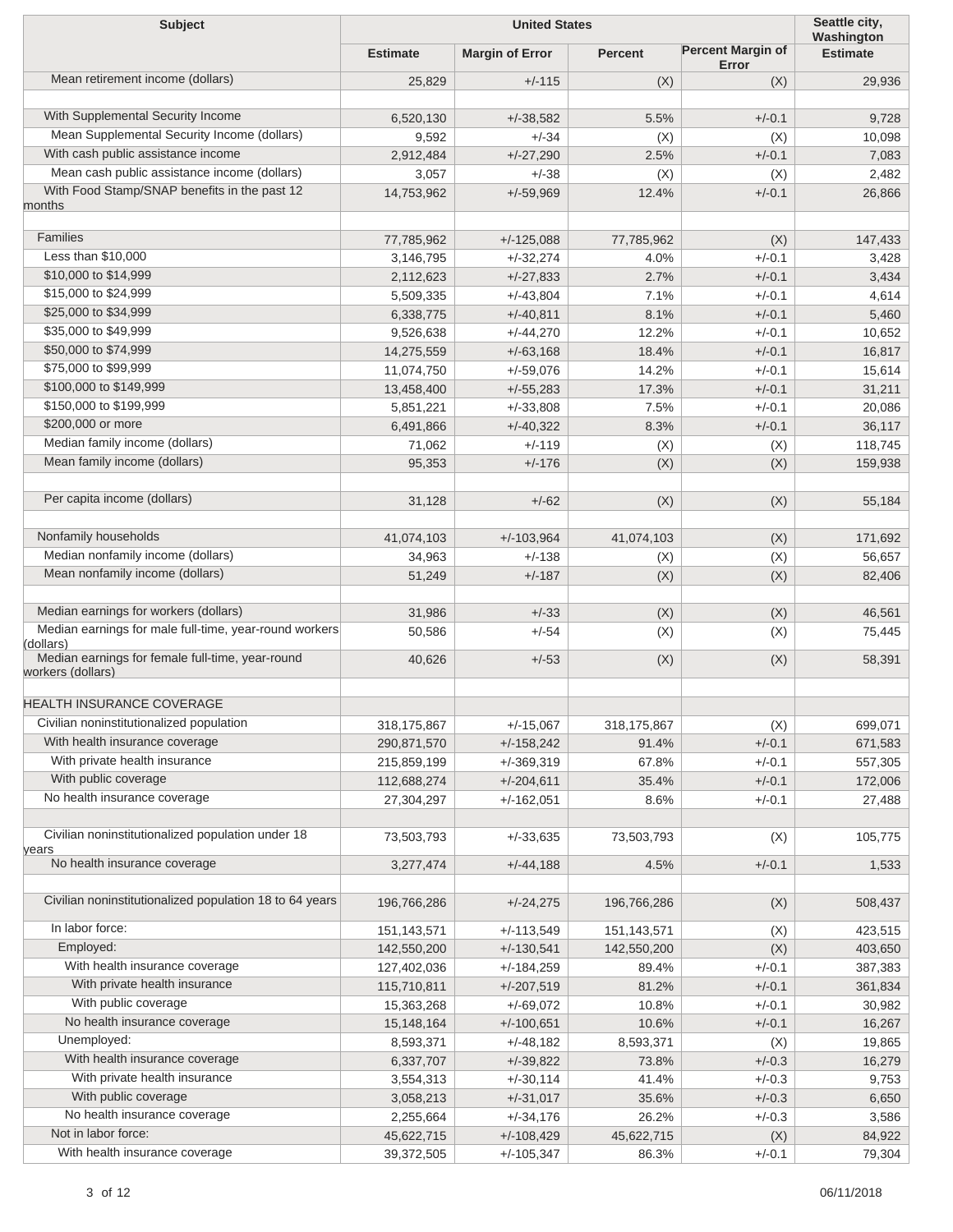| <b>Subject</b>                                                                                                      |                 | Seattle city,<br>Washington |                |                                   |                 |
|---------------------------------------------------------------------------------------------------------------------|-----------------|-----------------------------|----------------|-----------------------------------|-----------------|
|                                                                                                                     | <b>Estimate</b> | <b>Margin of Error</b>      | <b>Percent</b> | <b>Percent Margin of</b><br>Error | <b>Estimate</b> |
| With private health insurance                                                                                       | 24,036,327      | $+/-86,246$                 | 52.7%          | $+/-0.2$                          | 56,621          |
| With public coverage                                                                                                | 18,542,093      | $+/-82,961$                 | 40.6%          | $+/-0.1$                          | 25,482          |
| No health insurance coverage                                                                                        | 6,250,210       | $+/-51,852$                 | 13.7%          | $+/-0.1$                          | 5,618           |
| PERCENTAGE OF FAMILIES AND PEOPLE WHOSE<br><b>INCOME IN THE PAST 12 MONTHS IS BELOW THE</b><br><b>POVERTY LEVEL</b> |                 |                             |                |                                   |                 |
| All families                                                                                                        | (X)             | (X)                         | 10.0%          | $+/-0.1$                          | (X)             |
| With related children of the householder under 18<br>vears                                                          | (X)             | (X)                         | 15.9%          | $+/-0.1$                          | (X)             |
| With related children of the householder under 5<br>vears only                                                      | (X)             | (X)                         | 15.1%          | $+/-0.2$                          | (X)             |
| Married couple families                                                                                             | (X)             | (X)                         | 5.1%           | $+/-0.1$                          | (X)             |
| With related children of the householder under 18<br>vears                                                          | (X)             | (X)                         | 7.1%           | $+/-0.1$                          | (X)             |
| With related children of the householder under 5<br>vears only                                                      | (X)             | (X)                         | 5.3%           | $+/-0.2$                          | (X)             |
| Families with female householder, no husband present                                                                | (X)             | (X)                         | 27.3%          | $+/-0.2$                          | (X)             |
| With related children of the householder under 18<br>years                                                          | (X)             | (X)                         | 37.0%          | $+/-0.3$                          | (X)             |
| With related children of the householder under 5<br>years only                                                      | (X)             | (X)                         | 41.4%          | $+/-0.7$                          | (X)             |
|                                                                                                                     |                 |                             |                |                                   |                 |
| All people                                                                                                          | (X)             | (X)                         | 14.0%          | $+/-0.1$                          | (X)             |
| Under 18 years                                                                                                      | (X)             | (X)                         | 19.5%          | $+/-0.2$                          | (X)             |
| Related children of the householder under 18 years                                                                  | (X)             | (X)                         | 19.1%          | $+/-0.2$                          | (X)             |
| Related children of the householder under 5 years                                                                   | (X)             | (X)                         | 21.3%          | $+/-0.2$                          | (X)             |
| Related children of the householder 5 to 17 years                                                                   | (X)             | (X)                         | 18.3%          | $+/-0.2$                          | (X)             |
| 18 years and over                                                                                                   | (X)             | (X)                         | 12.4%          | $+/-0.1$                          | (X)             |
| 18 to 64 years                                                                                                      | (X)             | (X)                         | 13.2%          | $+/-0.1$                          | (X)             |
| 65 years and over                                                                                                   | (X)             | (X)                         | 9.2%           | $+/-0.1$                          | (X)             |
| People in families                                                                                                  | (X)             | (X)                         | 11.3%          | $+/-0.1$                          | (X)             |
| Unrelated individuals 15 years and over                                                                             | (X)             | (X)                         | 25.7%          | $+/-0.1$                          | (X)             |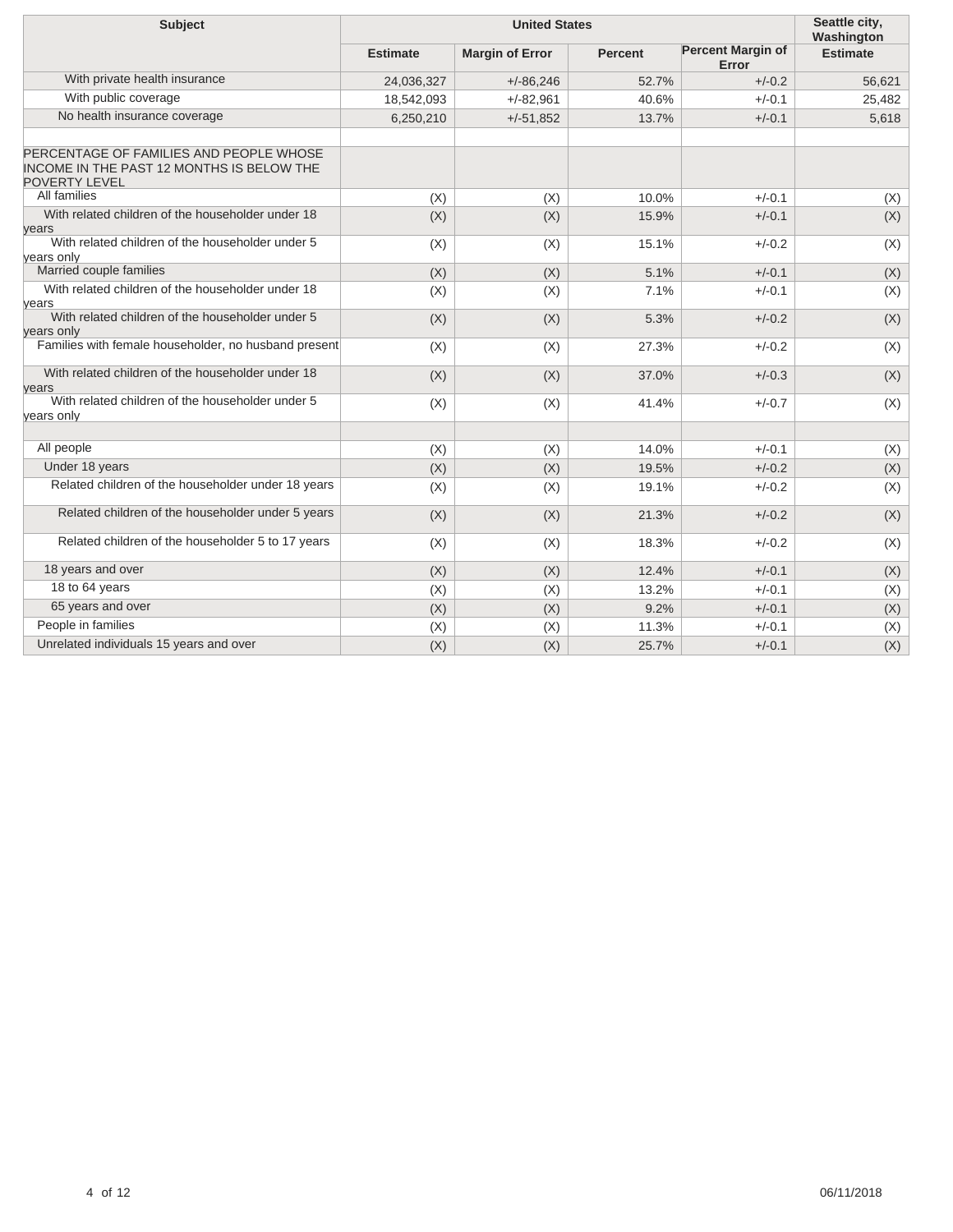| <b>Subject</b>                                                                                | Seattle city, Washington |                |                                   | Seattle-Tacoma-Bellevue, WA<br><b>Metro Area</b> |                        |
|-----------------------------------------------------------------------------------------------|--------------------------|----------------|-----------------------------------|--------------------------------------------------|------------------------|
|                                                                                               | <b>Margin of Error</b>   | <b>Percent</b> | <b>Percent Margin of</b><br>Error | <b>Estimate</b>                                  | <b>Margin of Error</b> |
| <b>EMPLOYMENT STATUS</b>                                                                      |                          |                |                                   |                                                  |                        |
| Population 16 years and over                                                                  | $+/-4,873$               | 608,565        | (X)                               | 3,062,176                                        | $+/-3,300$             |
| In labor force                                                                                | $+/-7,935$               | 73.5%          | $+/-1.1$                          | 2,085,195                                        | $+/-13,433$            |
| Civilian labor force                                                                          | $+/-7,869$               | 73.4%          | $+/-1.1$                          | 2,065,582                                        | $+/-13,083$            |
| Employed                                                                                      | $+/-7,811$               | 70.0%          | $+/-1.1$                          | 1,966,960                                        | $+/-14,556$            |
| Unemployed                                                                                    | $+/-2,764$               | 3.4%           | $+/-0.5$                          | 98,622                                           | $+/-6,240$             |
| <b>Armed Forces</b>                                                                           | $+/-432$                 | 0.1%           | $+/-0.1$                          | 19,613                                           | $+/-2,165$             |
| Not in labor force                                                                            | $+/-6,616$               | 26.5%          | $+/-1.1$                          | 976,981                                          | $+/-13,607$            |
|                                                                                               |                          |                |                                   |                                                  |                        |
| Civilian labor force                                                                          | $+/-7,869$               | 446,790        | (X)                               | 2,065,582                                        | $+/-13,083$            |
| <b>Unemployment Rate</b>                                                                      | (X)                      | 4.7%           | $+/-0.6$                          | (X)                                              | (X)                    |
|                                                                                               |                          |                |                                   |                                                  |                        |
| Females 16 years and over                                                                     | $+/-5,101$               | 303,965        | (X)                               | 1,540,597                                        | $+/-2,511$             |
| In labor force                                                                                | $+/-6,592$               | 69.9%          | $+/-1.5$                          | 950,445                                          | $+/-9,386$             |
| Civilian labor force                                                                          | $+/-6,592$               | 69.9%          | $+/-1.5$                          | 948,159                                          | $+/-9,361$             |
| Employed                                                                                      | $+/-6,676$               | 66.3%          | $+/-1.6$                          | 904,990                                          | $+/-9,633$             |
|                                                                                               |                          |                |                                   |                                                  |                        |
| Own children of the householder under 6 years                                                 | $+/-3,462$               | 37,037         | (X)                               | 276,026                                          | $+/-3,724$             |
| All parents in family in labor force                                                          | $+/-2,932$               | 66.0%          | $+/-5.2$                          | 158,447                                          | $+/-5,185$             |
|                                                                                               |                          |                |                                   |                                                  |                        |
| Own children of the householder 6 to 17 years                                                 | $+/-4,318$               | 65,502         | (X)                               | 522,193                                          | $+/-4,446$             |
| All parents in family in labor force                                                          | $+/-4,748$               | 74.3%          | $+/-4.3$                          | 346,589                                          | $+/-7,493$             |
|                                                                                               |                          |                |                                   |                                                  |                        |
| <b>COMMUTING TO WORK</b>                                                                      |                          |                |                                   |                                                  |                        |
| Workers 16 years and over                                                                     | $+/-8,080$               | 419,233        | (X)                               | 1,941,796                                        | $+/-15,816$            |
| Car, truck, or van -- drove alone                                                             | $+/-7,187$               | 48.1%          | $+/-1.5$                          | 1,326,472                                        | $+/-12,949$            |
| Car, truck, or van -- carpooled                                                               | $+/-3,542$               | 7.1%           | $+/-0.8$                          | 189,031                                          | $+/-8,528$             |
| Public transportation (excluding taxicab)                                                     | $+/-5,412$               | 21.0%          | $+/-1.2$                          | 184,629                                          | $+/-7,263$             |
| Walked                                                                                        | $+/-4,667$               | 11.1%          | $+/-1.1$                          | 79,986                                           | $+/-5,922$             |
| Other means                                                                                   | $+/-2,405$               | 5.1%           | $+/-0.6$                          | 44,157                                           | $+/-3,585$             |
| Worked at home                                                                                | $+/-2,505$               | 7.6%           | $+/-0.6$                          | 117,521                                          | $+/-5,968$             |
|                                                                                               |                          |                |                                   |                                                  |                        |
| Mean travel time to work (minutes)                                                            | $+/-0.6$                 | (X)            | (X)                               | 30.8                                             | $+/-0.3$               |
|                                                                                               |                          |                |                                   |                                                  |                        |
| <b>OCCUPATION</b>                                                                             |                          |                |                                   |                                                  |                        |
| Civilian employed population 16 years and over                                                | $+/-7,811$               | 425,827        | (X)                               | 1,966,960                                        | $+/-14,556$            |
| Management, business, science, and arts<br>occupations                                        | $+/-7,309$               | 60.4%          | $+/-1.4$                          | 896,389                                          | $+/-13,946$            |
| Service occupations                                                                           | $+/-4,530$               | 13.9%          | $+/-1.0$                          | 309,474                                          | $+/-9,321$             |
| Sales and office occupations                                                                  | $+/-4,587$               | 16.9%          | $+/-1.0$                          | 405,698                                          | $+/-10,981$            |
| Natural resources, construction, and maintenance                                              | $+/-1,980$               | 3.2%           | $+/-0.5$                          | 147,578                                          | $+/-7,680$             |
| occupations<br>Production, transportation, and material moving                                |                          | 5.7%           | $+/-0.8$                          |                                                  | $+/-7,568$             |
| occupations                                                                                   | $+/-3,367$               |                |                                   | 207,821                                          |                        |
| <b>INDUSTRY</b>                                                                               |                          |                |                                   |                                                  |                        |
| Civilian employed population 16 years and over                                                |                          |                |                                   |                                                  |                        |
| Agriculture, forestry, fishing and hunting, and mining                                        | $+/-7,811$               | 425,827        | (X)                               | 1,966,960                                        | $+/-14,556$            |
|                                                                                               | $+/-1,298$               | 0.7%           | $+/-0.3$                          | 12,152                                           | $+/-1,859$             |
| Construction                                                                                  | $+/-1,878$               | 3.0%           | $+/-0.4$                          | 121,735                                          | $+/-6,761$             |
| Manufacturing                                                                                 | $+/-2,938$               | 7.0%           | $+/-0.7$                          | 220,090                                          | $+/-7,133$             |
| Wholesale trade                                                                               | $+/-1,747$               | 2.3%           | $+/-0.4$                          | 55,585                                           | $+/-4,546$             |
| Retail trade                                                                                  | $+/-4,072$               | 11.9%          | $+/-0.9$                          | 237,169                                          | $+/-8,213$             |
| Transportation and warehousing, and utilities                                                 | $+/-1,996$               | 3.6%           | $+/-0.5$                          | 104,937                                          | $+/-5,410$             |
| Information                                                                                   | $+/-2,444$               | 4.2%           | $+/-0.6$                          | 55,326                                           | $+/-3,757$             |
| Finance and insurance, and real estate and rental<br>and leasing                              | $+/-2,882$               | 6.2%           | $+/-0.7$                          | 114,703                                          | $+/-5,345$             |
| Professional, scientific, and management, and<br>administrative and waste management services | $+/-3,591$               | 20.6%          | $+/-0.9$                          | 306,969                                          | $+/-7,684$             |
| Educational services, and health care and social<br>assistance                                | $+/-4,842$               | 22.1%          | $+/-1.0$                          | 394,330                                          | $+/-10,416$            |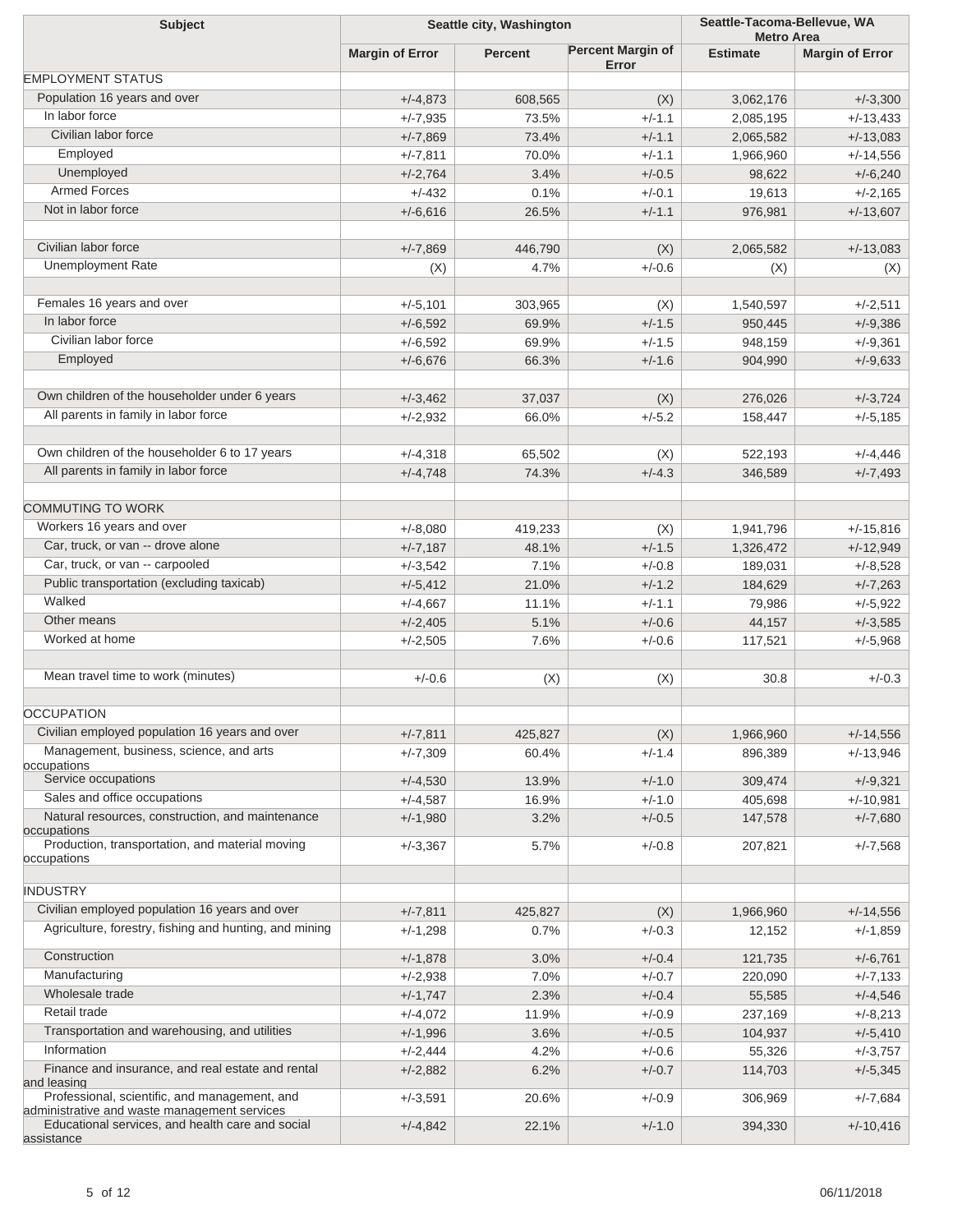| <b>Subject</b><br>Seattle city, Washington                                  |                        | Seattle-Tacoma-Bellevue, WA<br><b>Metro Area</b> |                                   |                 |                        |
|-----------------------------------------------------------------------------|------------------------|--------------------------------------------------|-----------------------------------|-----------------|------------------------|
|                                                                             | <b>Margin of Error</b> | <b>Percent</b>                                   | <b>Percent Margin of</b><br>Error | <b>Estimate</b> | <b>Margin of Error</b> |
| Arts, entertainment, and recreation, and<br>accommodation and food services | $+/-4,291$             | 11.3%                                            | $+/-1.0$                          | 182,286         | $+/-8,776$             |
| Other services, except public administration                                | $+/-2,536$             | 4.4%                                             | $+/-0.6$                          | 87,436          | $+/-4,995$             |
| Public administration                                                       | $+/-1,554$             | 2.6%                                             | $+/-0.4$                          | 74,242          | $+/-4,082$             |
| <b>CLASS OF WORKER</b>                                                      |                        |                                                  |                                   |                 |                        |
| Civilian employed population 16 years and over                              | $+/-7,811$             | 425,827                                          | (X)                               | 1,966,960       | $+/-14,556$            |
| Private wage and salary workers                                             | $+/-7,813$             | 80.1%                                            | $+/-1.0$                          | 1,599,148       | $+/-15,919$            |
| Government workers                                                          | $+/-3,421$             | 13.0%                                            | $+/-0.8$                          | 257,620         | $+/-7,410$             |
| Self-employed in own not incorporated business                              | $+/-2,914$             | 6.8%                                             | $+/-0.7$                          | 107,656         | $+/-5,386$             |
| workers                                                                     |                        |                                                  |                                   |                 |                        |
| Unpaid family workers                                                       | $+/-262$               | 0.1%                                             | $+/-0.1$                          | 2,536           | $+/-792$               |
| INCOME AND BENEFITS (IN 2016 INFLATION-<br><b>ADJUSTED DOLLARS)</b>         |                        |                                                  |                                   |                 |                        |
| <b>Total households</b>                                                     | $+/-4,737$             | 319,125                                          | (X)                               | 1,464,941       | $+/-6,415$             |
| Less than \$10,000                                                          | $+/-1,985$             | 5.8%                                             | $+/-0.6$                          | 66,885          | $+/-3,793$             |
| \$10,000 to \$14,999                                                        | $+/-2,005$             | 3.6%                                             | $+/-0.6$                          | 45,912          | $+/-3,183$             |
| \$15,000 to \$24,999                                                        | $+/-2,364$             | 6.2%                                             | $+/-0.7$                          | 88,578          | $+/-4,937$             |
| \$25,000 to \$34,999                                                        | $+/-2,374$             | 6.3%                                             | $+/-0.7$                          | 94,885          | $+/-4,720$             |
| \$35,000 to \$49,999                                                        | $+/-2,985$             | 9.8%                                             | $+/-0.9$                          | 160,048         | $+/-6,166$             |
| \$50,000 to \$74,999                                                        | $+/-3,478$             | 14.1%                                            | $+/-1.0$                          | 243,490         | $+/-6,562$             |
| \$75,000 to \$99,999                                                        | $+/-3,501$             | 11.6%                                            | $+/-1.1$                          | 200,813         | $+/-7,202$             |
| \$100,000 to \$149,999                                                      | $+/-3,479$             | 17.3%                                            | $+/-1.1$                          | 271,676         | $+/-7,000$             |
| \$150,000 to \$199,999                                                      | $+/-2,374$             | 9.6%                                             | $+/-0.7$                          | 130,992         | $+/-4,885$             |
| \$200,000 or more                                                           | $+/-3,357$             | 15.5%                                            | $+/-1.1$                          | 161,662         | $+/-6,078$             |
| Median household income (dollars)                                           | $+/-3,437$             | (X)                                              | (X)                               | 78,612          | $+/-1,063$             |
| Mean household income (dollars)                                             | $+/-4,963$             | (X)                                              | (X)                               | 104,999         | $+/-1,473$             |
| With earnings                                                               | $+/-4,872$             | 84.7%                                            | $+/-0.9$                          | 1,214,835       | $+/-7,231$             |
| Mean earnings (dollars)                                                     | $+/-4,579$             | (X)                                              | (X)                               | 106,182         | $+/-1,533$             |
| With Social Security                                                        | $+/-3,626$             | 20.0%                                            | $+/-1.1$                          | 361,697         | $+/-5,379$             |
| Mean Social Security income (dollars)                                       | $+/-767$               | (X)                                              | (X)                               | 19,386          | $+/-258$               |
| With retirement income                                                      | $+/-2,738$             | 11.9%                                            | $+/-0.8$                          | 246,359         | $+/-6,431$             |
| Mean retirement income (dollars)                                            | $+/-3,196$             | (X)                                              | (X)                               | 28,296          | $+/-1,104$             |
| With Supplemental Security Income                                           | $+/-1,642$             | 3.0%                                             | $+/-0.5$                          | 61,869          | $+/-3,882$             |
| Mean Supplemental Security Income (dollars)                                 | $+/-987$               | (X)                                              | (X)                               | 10,026          | +/-368                 |
| With cash public assistance income                                          | $+/-1,472$             | 2.2%                                             | $+/-0.5$                          | 39,252          | $+/-3,403$             |
| Mean cash public assistance income (dollars)                                | $+/-505$               | (X)                                              | (X)                               | 2,741           | $+/-265$               |
| With Food Stamp/SNAP benefits in the past 12<br>months                      | $+/-2,488$             | 8.4%                                             | $+/-0.8$                          | 153,582         | $+/-6,599$             |
| Families                                                                    | $+/-3,148$             | 147,433                                          | (X)                               | 926,932         | $+/-8,738$             |
| Less than \$10,000                                                          | $+/-943$               | 2.3%                                             | $+/-0.6$                          | 24,519          | $+/-2,758$             |
| \$10,000 to \$14,999                                                        | $+/-1,049$             | 2.3%                                             | $+/-0.7$                          | 16,830          | $+/-2,155$             |
| \$15,000 to \$24,999                                                        | $+/-1,258$             | 3.1%                                             | $+/-0.8$                          | 38,671          | $+/-3,326$             |
| \$25,000 to \$34,999                                                        | $+/-1,205$             | 3.7%                                             | $+/-0.8$                          | 43,088          | $+/-2,916$             |
| \$35,000 to \$49,999                                                        | $+/-1,581$             | 7.2%                                             | $+/-1.1$                          | 84,476          | $+/-4,518$             |
| \$50,000 to \$74,999                                                        | $+/-1,884$             | 11.4%                                            | $+/-1.3$                          | 142,560         | $+/-5,902$             |
| \$75,000 to \$99,999                                                        | $+/-1,721$             | 10.6%                                            | $+/-1.2$                          | 133,607         | $+/-5,796$             |
| \$100,000 to \$149,999                                                      | $+/-2,546$             | 21.2%                                            | $+/-1.6$                          | 204,017         | $+/-5,807$             |
| \$150,000 to \$199,999                                                      | $+/-2,042$             | 13.6%                                            | $+/-1.4$                          | 104,221         | $+/-4,543$             |
| \$200,000 or more                                                           | $+/-2,718$             | 24.5%                                            | $+/-1.7$                          | 134,943         | $+/-4,797$             |
| Median family income (dollars)                                              | $+/-4,783$             | (X)                                              | (X)                               | 95,688          | $+/-1,336$             |
| Mean family income (dollars)                                                | $+/-7,145$             | (X)                                              | (X)                               | 122,915         | $+/-1,785$             |
| Per capita income (dollars)                                                 | $+/-2,201$             | (X)                                              | (X)                               | 41,584          | $+/-593$               |
| Nonfamily households                                                        | $+/-5,849$             | 171,692                                          | (X)                               | 538,009         | $+/-8,931$             |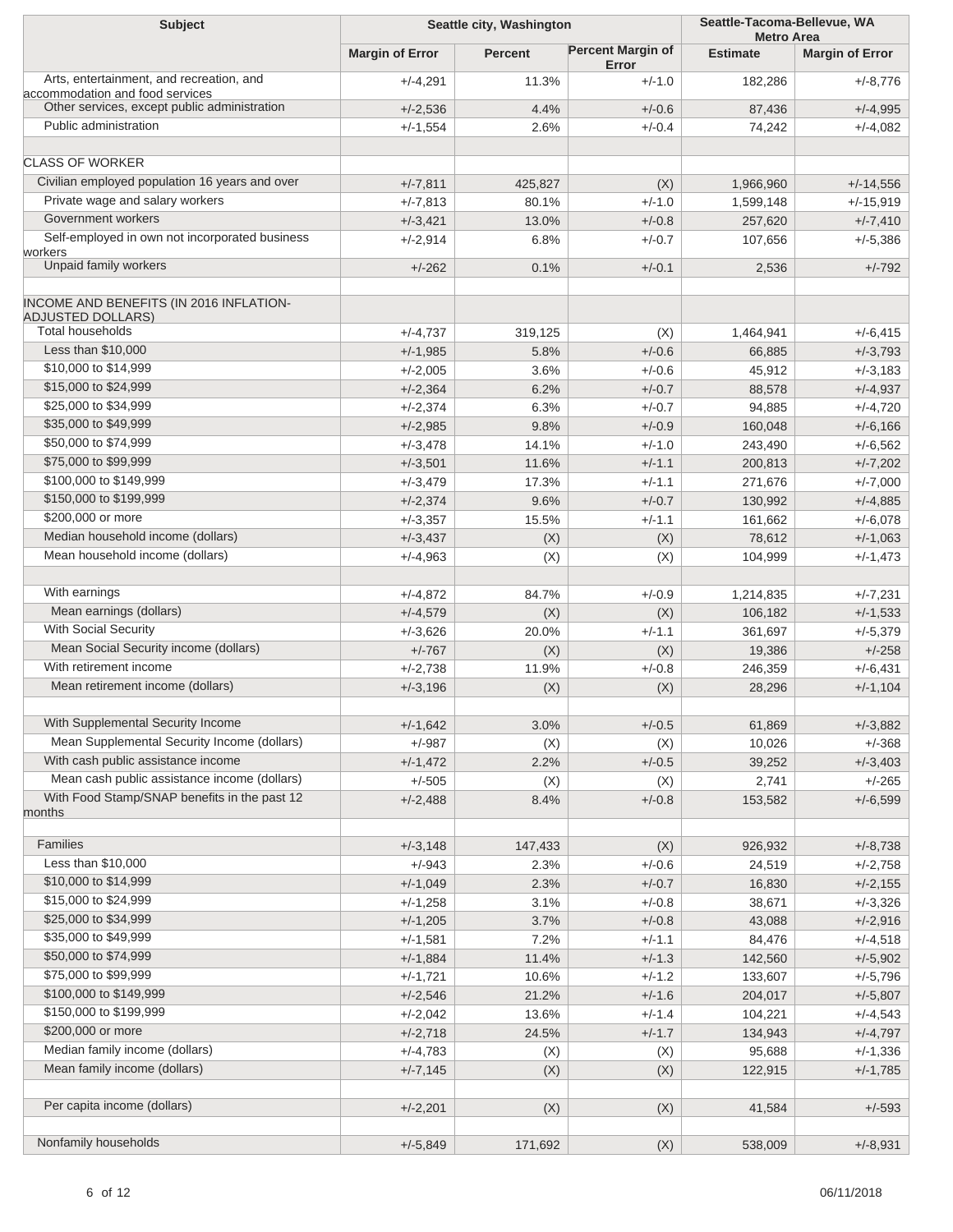| <b>Subject</b>                                                                                                 | Seattle city, Washington |                | Seattle-Tacoma-Bellevue, WA<br><b>Metro Area</b> |                 |                        |
|----------------------------------------------------------------------------------------------------------------|--------------------------|----------------|--------------------------------------------------|-----------------|------------------------|
|                                                                                                                | <b>Margin of Error</b>   | <b>Percent</b> | <b>Percent Margin of</b><br>Error                | <b>Estimate</b> | <b>Margin of Error</b> |
| Median nonfamily income (dollars)                                                                              | $+/-2,865$               | (X)            | (X)                                              | 50,744          | $+/-1,000$             |
| Mean nonfamily income (dollars)                                                                                | $+/-6,290$               | (X)            | (X)                                              | 69,652          | $+/-2,374$             |
| Median earnings for workers (dollars)                                                                          | $+/-1,472$               | (X)            | (X)                                              | 41,766          | $+/-320$               |
| Median earnings for male full-time, year-round workers                                                         | $+/-3,165$               | (X)            | (X)                                              | 66,633          | $+/-988$               |
| (dollars)                                                                                                      |                          |                |                                                  |                 |                        |
| Median earnings for female full-time, year-round<br>workers (dollars)                                          | $+/-2,965$               | (X)            | (X)                                              | 50,934          | $+/-540$               |
| <b>HEALTH INSURANCE COVERAGE</b>                                                                               |                          |                |                                                  |                 |                        |
| Civilian noninstitutionalized population                                                                       | $+/-1,526$               | 699,071        | (X)                                              | 3,755,425       | $+/-2,943$             |
| With health insurance coverage                                                                                 | $+/-4,910$               | 96.1%          | $+/-0.7$                                         | 3,556,060       | $+/-10,649$            |
| With private health insurance                                                                                  | $+/-7,806$               | 79.7%          | $+/-1.1$                                         | 2,850,059       | $+/-20,952$            |
| With public coverage                                                                                           | $+/-8,359$               | 24.6%          | $+/-1.2$                                         | 1,110,889       | $+/-16,475$            |
| No health insurance coverage                                                                                   | $+/-4,589$               | 3.9%           | $+/-0.7$                                         | 199,365         | $+/-10,380$            |
| Civilian noninstitutionalized population under 18<br>years                                                     | $+/-5,077$               | 105,775        | (X)                                              | 826,874         | $+/-285$               |
| No health insurance coverage                                                                                   | $+/-950$                 | 1.4%           | $+/-0.9$                                         | 18,962          | $+/-3,602$             |
| Civilian noninstitutionalized population 18 to 64 years                                                        | $+/-5,121$               | 508,437        | (X)                                              | 2,448,841       | $+/-2,913$             |
| In labor force:                                                                                                | $+/-7,741$               | 423,515        | (X)                                              | 1,948,468       | $+/-12,143$            |
| Employed:                                                                                                      | $+/-7,774$               | 403,650        | (X)                                              | 1,856,703       | $+/-13,596$            |
| With health insurance coverage                                                                                 | $+/-7,704$               | 96.0%          | $+/-0.8$                                         | 1,743,529       | $+/-12,902$            |
| With private health insurance                                                                                  | $+/-8,124$               | 89.6%          | $+/-1.1$                                         | 1,612,462       | $+/-13,767$            |
| With public coverage                                                                                           | $+/-3,376$               | 7.7%           | $+/-0.8$                                         | 180,974         | $+/-7,967$             |
| No health insurance coverage                                                                                   | $+/-3,114$               | 4.0%           | $+/-0.8$                                         | 113,174         | $+/-7,607$             |
| Unemployed:                                                                                                    | $+/-2,690$               | 19,865         | (X)                                              | 91,765          | $+/-5,812$             |
| With health insurance coverage                                                                                 | $+/-2,276$               | 81.9%          | $+/-7.6$                                         | 75,099          | $+/-5,200$             |
| With private health insurance                                                                                  | $+/-1,757$               | 49.1%          | $+/-7.0$                                         | 44,617          | $+/-3,657$             |
| With public coverage                                                                                           | $+/-1,529$               | 33.5%          | $+/-7.0$                                         | 32,776          | $+/-3,572$             |
| No health insurance coverage                                                                                   | $+/-1,709$               | 18.1%          | $+/-7.6$                                         | 16,666          | $+/-2,793$             |
| Not in labor force:                                                                                            | $+/-5,091$               | 84,922         | (X)                                              | 500,373         | $+/-11,994$            |
| With health insurance coverage                                                                                 | $+/-4,567$               | 93.4%          | $+/-1.7$                                         | 454,000         | $+/-10,974$            |
| With private health insurance                                                                                  | $+/-4,043$               | 66.7%          | $+/-2.9$                                         | 311,103         | $+/-8,083$             |
| With public coverage                                                                                           | $+/-2,863$               | 30.0%          | $+/-3.0$                                         | 173,770         | $+/-8,237$             |
| No health insurance coverage                                                                                   | $+/-1,588$               | 6.6%           | $+/-1.7$                                         | 46,373          | $+/-4,241$             |
| PERCENTAGE OF FAMILIES AND PEOPLE WHOSE<br>INCOME IN THE PAST 12 MONTHS IS BELOW THE<br>POVERTY LEVEL          |                          |                |                                                  |                 |                        |
| All families                                                                                                   | (X)                      | 6.2%           | $+/-1.2$                                         | (X)             | (X)                    |
| With related children of the householder under 18<br>years<br>With related children of the householder under 5 | (X)                      | 8.9%           | $+/-2.2$                                         | (X)             | (X)                    |
| years only                                                                                                     | (X)                      | 6.9%           | $+/-3.7$                                         | (X)             | (X)                    |
| Married couple families                                                                                        | (X)                      | 3.5%           | $+/-1.1$                                         | (X)             | (X)                    |
| With related children of the householder under 18<br>years                                                     | (X)                      | 4.8%           | $+/-2.0$                                         | (X)             | (X)                    |
| With related children of the householder under 5<br>years only                                                 | (X)                      | 3.4%           | $+/-2.8$                                         | (X)             | (X)                    |
| Families with female householder, no husband present                                                           | (X)                      | 18.7%          | $+/-4.8$                                         | (X)             | (X)                    |
| With related children of the householder under 18<br>years                                                     | (X)                      | 24.3%          | $+/-7.6$                                         | (X)             | (X)                    |
| With related children of the householder under 5<br>years only                                                 | (X)                      | 23.6%          | $+/-18.6$                                        | (X)             | (X)                    |
| All people                                                                                                     | (X)                      | 11.5%          | $+/-1.0$                                         | (X)             | (X)                    |
| Under 18 years                                                                                                 | (X)                      | 14.4%          | $+/-3.8$                                         | (X)             | (X)                    |
| Related children of the householder under 18 years                                                             | (X)                      | 14.2%          | $+/-3.8$                                         | (X)             | (X)                    |
| Related children of the householder under 5 years                                                              | (X)                      | 14.9%          | $+/-5.4$                                         | (X)             | (X)                    |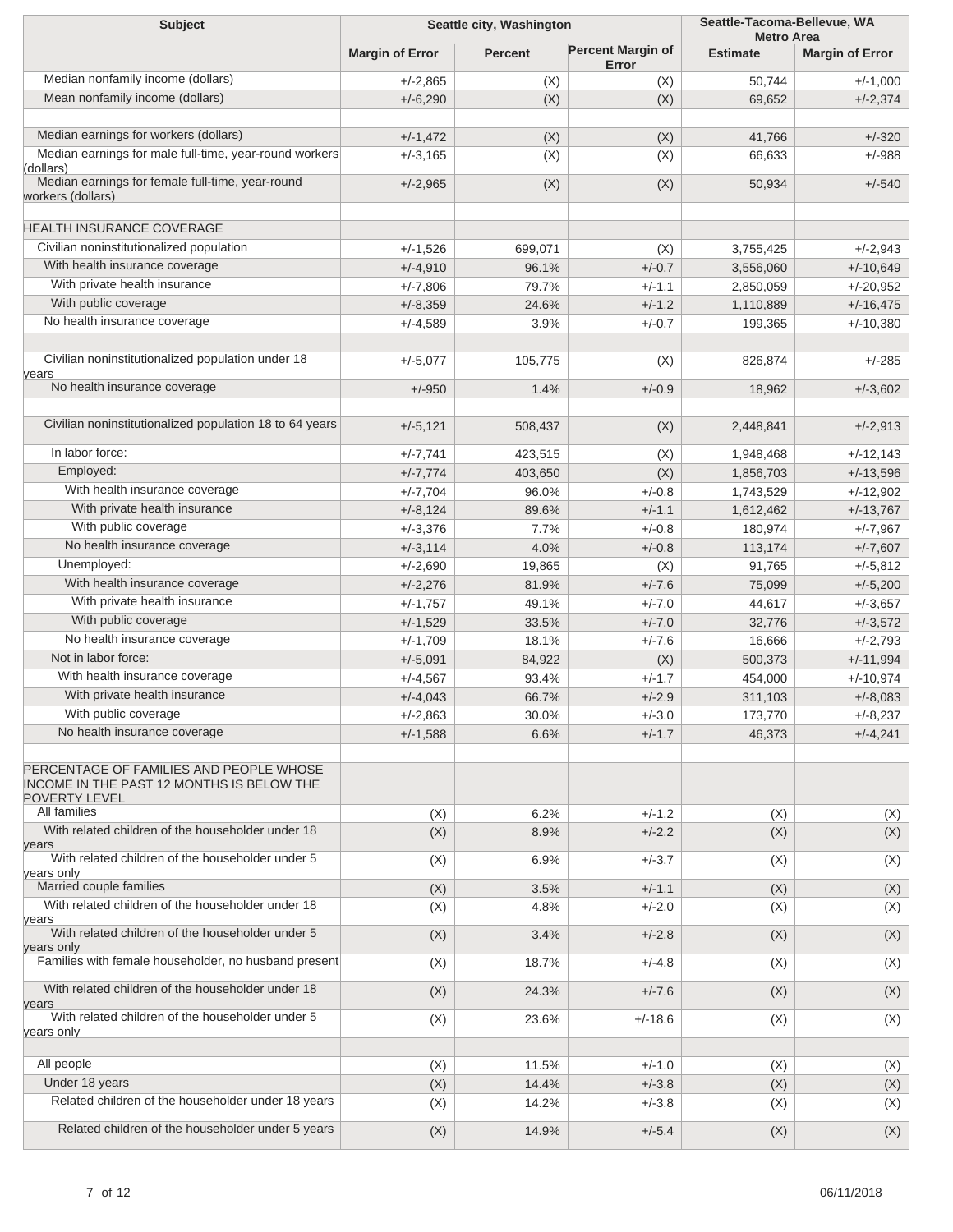| <b>Subject</b>                                    | Seattle city, Washington |                |                                   | Seattle-Tacoma-Bellevue, WA<br><b>Metro Area</b> |                        |  |
|---------------------------------------------------|--------------------------|----------------|-----------------------------------|--------------------------------------------------|------------------------|--|
|                                                   | <b>Margin of Error</b>   | <b>Percent</b> | <b>Percent Margin of</b><br>Error | <b>Estimate</b>                                  | <b>Margin of Error</b> |  |
| Related children of the householder 5 to 17 years | (X)                      | 13.9%          | $+/-4.2$                          | (X)                                              | (X)                    |  |
| 18 years and over                                 | (X)                      | 11.0%          | $+/-0.8$                          | (X)                                              | (X)                    |  |
| 18 to 64 years                                    | (X)                      | 11.2%          | $+/-0.9$                          | (X)                                              | (X)                    |  |
| 65 years and over                                 | (X)                      | 9.9%           | $+/-1.8$                          | (X)                                              | (X)                    |  |
| People in families                                | (X)                      | 7.6%           | $+/-1.6$                          | (X)                                              | (X)                    |  |
| Unrelated individuals 15 years and over           | (X)                      | 17.7%          | $+/-1.2$                          | (X)                                              | (X)                    |  |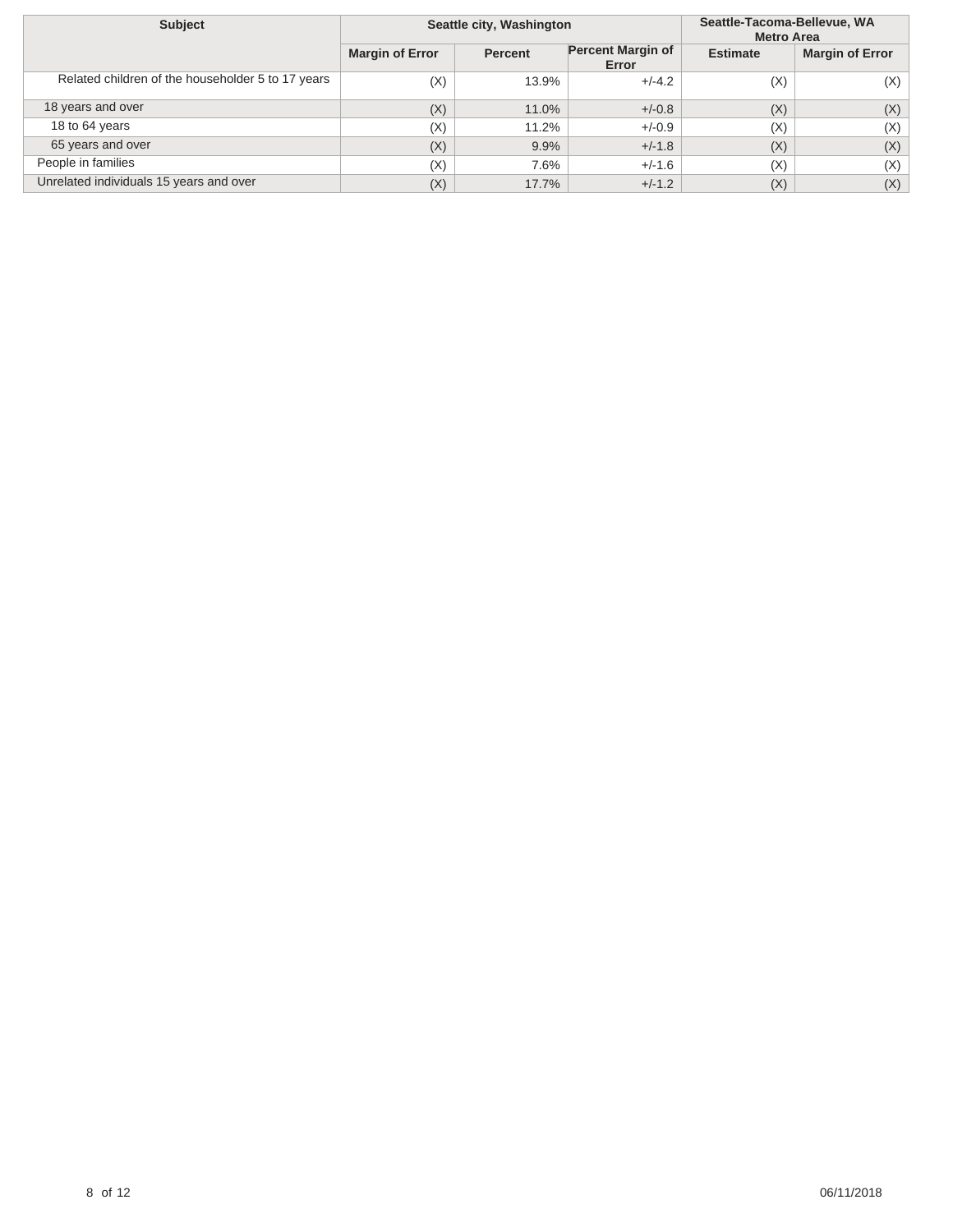| <b>Subject</b>                                                                                   | Seattle-Tacoma-Bellevue, WA         |                          |
|--------------------------------------------------------------------------------------------------|-------------------------------------|--------------------------|
|                                                                                                  | <b>Metro Area</b><br><b>Percent</b> | <b>Percent Margin of</b> |
|                                                                                                  |                                     | Error                    |
| <b>EMPLOYMENT STATUS</b>                                                                         |                                     |                          |
| Population 16 years and over                                                                     | 3,062,176                           | (X)                      |
| In labor force                                                                                   | 68.1%                               | $+/-0.4$                 |
| Civilian labor force                                                                             | 67.5%                               | $+/-0.4$                 |
| Employed                                                                                         | 64.2%                               | $+/-0.5$                 |
| Unemployed                                                                                       | 3.2%                                | $+/-0.2$                 |
| <b>Armed Forces</b>                                                                              | 0.6%                                | $+/-0.1$                 |
| Not in labor force                                                                               | 31.9%                               | $+/-0.4$                 |
| Civilian labor force                                                                             | 2,065,582                           | (X)                      |
| <b>Unemployment Rate</b>                                                                         | 4.8%                                | $+/-0.3$                 |
|                                                                                                  |                                     |                          |
| Females 16 years and over                                                                        | 1,540,597                           | (X)                      |
| In labor force                                                                                   | 61.7%                               | $+/-0.6$                 |
| Civilian labor force                                                                             | 61.5%                               | $+/-0.6$                 |
| Employed                                                                                         | 58.7%                               | $+/-0.6$                 |
|                                                                                                  |                                     |                          |
| Own children of the householder under 6 years                                                    | 276,026                             | (X)                      |
| All parents in family in labor force                                                             | 57.4%                               | $+/-1.8$                 |
|                                                                                                  |                                     |                          |
| Own children of the householder 6 to 17 years                                                    | 522,193                             | (X)                      |
| All parents in family in labor force                                                             | 66.4%                               | $+/-1.3$                 |
|                                                                                                  |                                     |                          |
| <b>COMMUTING TO WORK</b>                                                                         |                                     |                          |
| Workers 16 years and over                                                                        | 1,941,796                           | (X)                      |
| Car, truck, or van -- drove alone                                                                | 68.3%                               | $+/-0.5$                 |
| Car, truck, or van -- carpooled                                                                  | 9.7%                                | $+/-0.4$                 |
| Public transportation (excluding taxicab)                                                        | 9.5%                                | $+/-0.4$                 |
| Walked                                                                                           | 4.1%                                | $+/-0.3$                 |
| Other means                                                                                      | 2.3%                                | $+/-0.2$                 |
| Worked at home                                                                                   | 6.1%                                | $+/-0.3$                 |
|                                                                                                  |                                     |                          |
| Mean travel time to work (minutes)                                                               | (X)                                 | (X)                      |
| <b>OCCUPATION</b>                                                                                |                                     |                          |
| Civilian employed population 16 years and over                                                   |                                     |                          |
| Management, business, science, and arts                                                          | 1,966,960                           | (X)                      |
| occupations                                                                                      | 45.6%                               | $+/-0.7$                 |
| Service occupations                                                                              | 15.7%                               | $+/-0.5$                 |
| Sales and office occupations                                                                     | 20.6%                               | $+/-0.5$                 |
| Natural resources, construction, and maintenance                                                 | 7.5%                                | $+/-0.4$                 |
| occupations<br>Production, transportation, and material moving                                   | 10.6%                               | $+/-0.4$                 |
| occupations                                                                                      |                                     |                          |
| <b>INDUSTRY</b>                                                                                  |                                     |                          |
| Civilian employed population 16 years and over                                                   | 1,966,960                           | (X)                      |
| Agriculture, forestry, fishing and hunting, and mining                                           | $0.6\%$                             | $+/-0.1$                 |
| Construction                                                                                     | 6.2%                                | $+/-0.3$                 |
| Manufacturing                                                                                    | 11.2%                               | $+/-0.4$                 |
| Wholesale trade                                                                                  | 2.8%                                | $+/-0.2$                 |
| Retail trade                                                                                     | 12.1%                               | $+/-0.4$                 |
| Transportation and warehousing, and utilities                                                    | 5.3%                                | $+/-0.3$                 |
| Information                                                                                      | 2.8%                                | $+/-0.2$                 |
| Finance and insurance, and real estate and rental                                                | 5.8%                                | $+/-0.3$                 |
| and leasing<br>Professional, scientific, and management, and                                     | 15.6%                               | $+/-0.4$                 |
| administrative and waste management services<br>Educational services, and health care and social | 20.0%                               | $+/-0.5$                 |
| assistance                                                                                       |                                     |                          |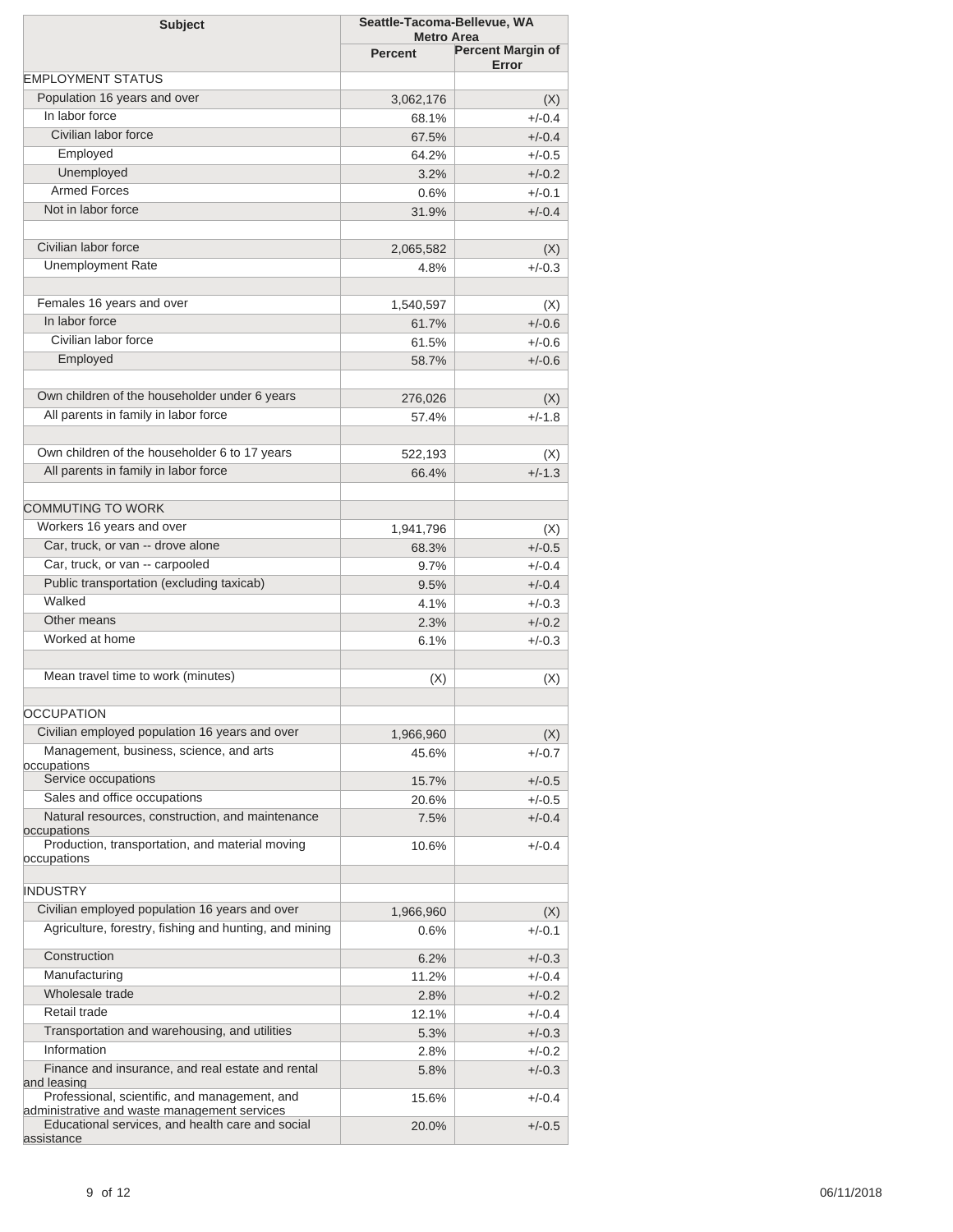| <b>Subject</b>                                                              | Seattle-Tacoma-Bellevue, WA         |                          |  |  |
|-----------------------------------------------------------------------------|-------------------------------------|--------------------------|--|--|
|                                                                             | <b>Metro Area</b><br><b>Percent</b> | <b>Percent Margin of</b> |  |  |
|                                                                             |                                     | Error                    |  |  |
| Arts, entertainment, and recreation, and<br>accommodation and food services | 9.3%                                | $+/-0.4$                 |  |  |
| Other services, except public administration                                | 4.4%                                | $+/-0.3$                 |  |  |
| Public administration                                                       | 3.8%                                | $+/-0.2$                 |  |  |
| <b>CLASS OF WORKER</b>                                                      |                                     |                          |  |  |
| Civilian employed population 16 years and over                              | 1,966,960                           | (X)                      |  |  |
| Private wage and salary workers                                             | 81.3%                               | $+/-0.4$                 |  |  |
| Government workers                                                          | 13.1%                               | $+/-0.4$                 |  |  |
| Self-employed in own not incorporated business                              | 5.5%                                | $+/-0.3$                 |  |  |
| workers                                                                     |                                     |                          |  |  |
| Unpaid family workers                                                       | 0.1%                                | $+/-0.1$                 |  |  |
| INCOME AND BENEFITS (IN 2016 INFLATION-<br><b>ADJUSTED DOLLARS)</b>         |                                     |                          |  |  |
| Total households                                                            | 1,464,941                           | (X)                      |  |  |
| Less than \$10,000                                                          | 4.6%                                | $+/-0.3$                 |  |  |
| \$10,000 to \$14,999                                                        | 3.1%                                | $+/-0.2$                 |  |  |
| \$15,000 to \$24,999                                                        | 6.0%                                | $+/-0.3$                 |  |  |
| \$25,000 to \$34,999                                                        | 6.5%                                | $+/-0.3$                 |  |  |
| \$35,000 to \$49,999                                                        | 10.9%                               | $+/-0.4$                 |  |  |
| \$50,000 to \$74,999                                                        | 16.6%                               | $+/-0.4$                 |  |  |
| \$75,000 to \$99,999                                                        | 13.7%                               | $+/-0.5$                 |  |  |
| \$100,000 to \$149,999                                                      | 18.5%                               | $+/-0.5$                 |  |  |
| \$150,000 to \$199,999                                                      | 8.9%                                | $+/-0.3$                 |  |  |
| \$200,000 or more                                                           | 11.0%                               | $+/-0.4$                 |  |  |
| Median household income (dollars)                                           | (X)                                 | (X)                      |  |  |
| Mean household income (dollars)                                             | (X)                                 | (X)                      |  |  |
| With earnings                                                               | 82.9%                               | $+/-0.4$                 |  |  |
| Mean earnings (dollars)                                                     | (X)                                 | (X)                      |  |  |
| With Social Security                                                        | 24.7%                               | $+/-0.3$                 |  |  |
| Mean Social Security income (dollars)                                       | (X)                                 | (X)                      |  |  |
| With retirement income                                                      | 16.8%                               | $+/-0.4$                 |  |  |
| Mean retirement income (dollars)                                            | (X)                                 | (X)                      |  |  |
|                                                                             |                                     |                          |  |  |
| With Supplemental Security Income                                           | 4.2%                                | $+/-0.3$                 |  |  |
| Mean Supplemental Security Income (dollars)                                 | (X)                                 | (X)                      |  |  |
| With cash public assistance income                                          | 2.7%                                | $+/-0.2$                 |  |  |
| Mean cash public assistance income (dollars)                                | (X)                                 | (X)                      |  |  |
| With Food Stamp/SNAP benefits in the past 12<br>months                      | 10.5%                               | $+/-0.4$                 |  |  |
| Families                                                                    | 926,932                             | (X)                      |  |  |
| Less than \$10,000                                                          | 2.6%                                | $+/-0.3$                 |  |  |
| \$10,000 to \$14,999                                                        | 1.8%                                | $+/-0.2$                 |  |  |
| \$15,000 to \$24,999                                                        | 4.2%                                | $+/-0.4$                 |  |  |
| \$25,000 to \$34,999                                                        | 4.6%                                | $+/-0.3$                 |  |  |
| \$35,000 to \$49,999                                                        | 9.1%                                | $+/-0.5$                 |  |  |
| \$50,000 to \$74,999                                                        | 15.4%                               | $+/-0.6$                 |  |  |
| \$75,000 to \$99,999                                                        | 14.4%                               | $+/-0.6$                 |  |  |
| \$100,000 to \$149,999                                                      | 22.0%                               | $+/-0.6$                 |  |  |
| \$150,000 to \$199,999                                                      | 11.2%                               | $+/-0.5$                 |  |  |
| \$200,000 or more                                                           | 14.6%                               | $+/-0.5$                 |  |  |
| Median family income (dollars)                                              | (X)                                 | (X)                      |  |  |
| Mean family income (dollars)                                                | (X)                                 | (X)                      |  |  |
| Per capita income (dollars)                                                 | (X)                                 | (X)                      |  |  |
|                                                                             |                                     |                          |  |  |
| Nonfamily households                                                        | 538,009                             | (X)                      |  |  |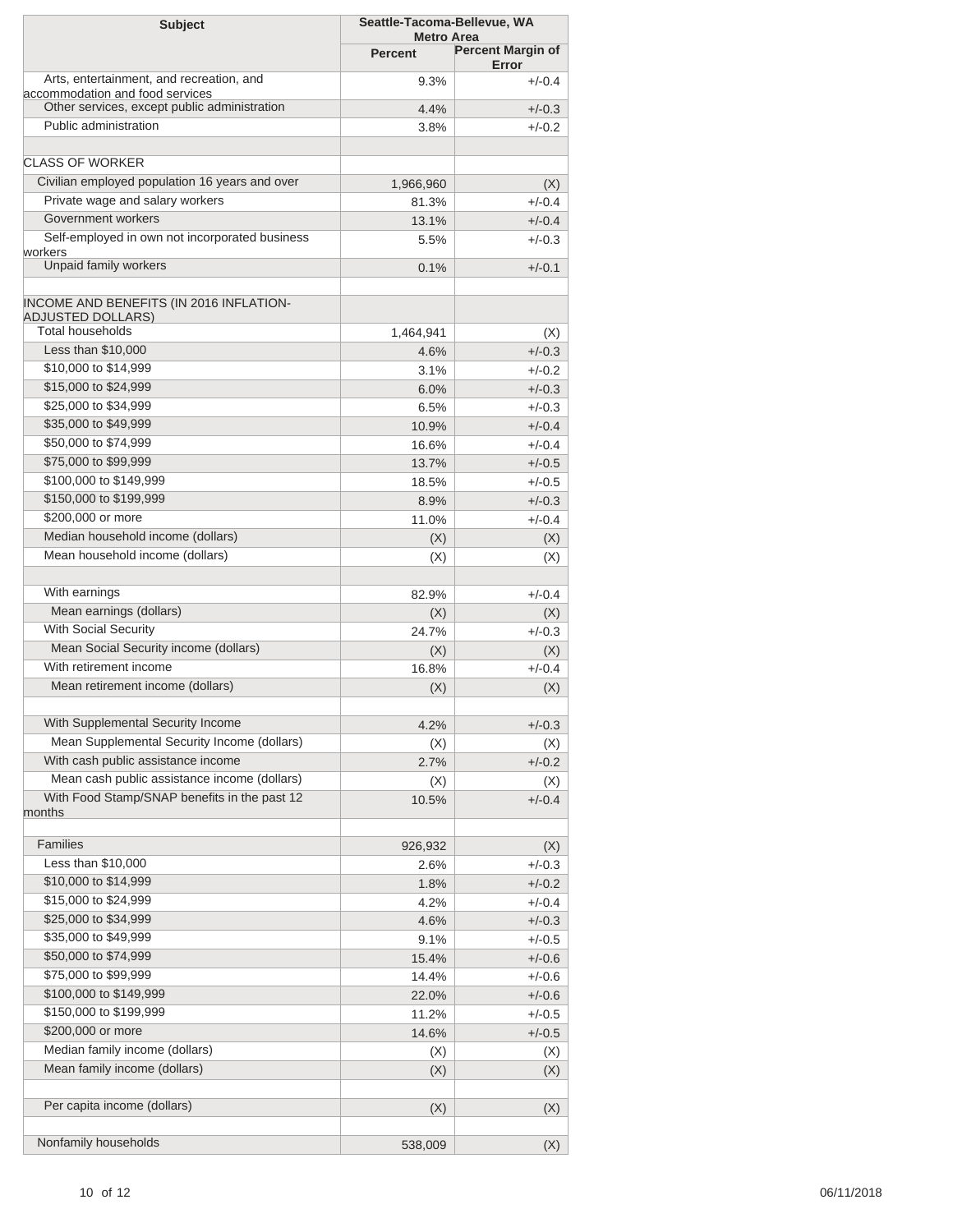| <b>Metro Area</b><br><b>Percent Margin of</b><br><b>Percent</b><br>Error<br>Median nonfamily income (dollars)<br>(X)<br>(X)<br>Mean nonfamily income (dollars)<br>(X)<br>(X)<br>Median earnings for workers (dollars)<br>(X)<br>(X)<br>Median earnings for male full-time, year-round workers<br>(X)<br>(X)<br>(dollars)<br>Median earnings for female full-time, year-round<br>(X)<br>(X)<br>Civilian noninstitutionalized population<br>3,755,425<br>(X)<br>With health insurance coverage<br>$+/-0.3$<br>94.7%<br>With private health insurance<br>75.9%<br>$+/-0.6$<br>With public coverage<br>29.6%<br>$+/-0.4$<br>No health insurance coverage<br>5.3%<br>$+/-0.3$<br>Civilian noninstitutionalized population under 18<br>826,874<br>(X)<br>No health insurance coverage<br>$+/-0.4$<br>2.3%<br>Civilian noninstitutionalized population 18 to 64 years<br>2,448,841<br>(X)<br>In labor force:<br>1,948,468<br>(X)<br>Employed:<br>(X)<br>1,856,703<br>With health insurance coverage<br>$+/-0.4$<br>93.9%<br>With private health insurance<br>86.8%<br>$+/-0.6$<br>With public coverage<br>9.7%<br>$+/-0.4$<br>No health insurance coverage<br>6.1%<br>$+/-0.4$<br>Unemployed:<br>91,765<br>(X)<br>With health insurance coverage<br>$+/-2.7$<br>81.8%<br>With private health insurance<br>48.6%<br>$+/-2.9$<br>With public coverage<br>35.7%<br>$+/-3.1$<br>No health insurance coverage<br>18.2%<br>$+/-2.7$<br>Not in labor force:<br>500,373<br>(X)<br>With health insurance coverage<br>90.7%<br>$+/-0.8$<br>With private health insurance<br>$+/-1.2$<br>62.2%<br>With public coverage<br>34.7%<br>+/-1.4<br>No health insurance coverage<br>9.3%<br>$+/-0.8$<br>All families<br>6.3%<br>$+/-0.4$<br>With related children of the householder under 18<br>9.6%<br>$+/-0.8$<br>With related children of the householder under 5<br>8.7%<br>$+/-1.6$<br>Married couple families<br>3.2%<br>$+/-0.3$<br>With related children of the householder under 18<br>4.3%<br>$+/-0.7$<br>With related children of the householder under 5<br>3.1%<br>$+/-1.0$<br>Families with female householder, no husband present<br>20.3%<br>$+/-1.6$<br>With related children of the householder under 18<br>28.2%<br>$+/-2.5$<br>With related children of the householder under 5<br>30.8%<br>$+/-7.3$<br>All people<br>9.6%<br>$+/-0.4$<br>Under 18 years<br>11.9%<br>$+/-1.1$<br>Related children of the householder under 18 years<br>11.5%<br>$+/-1.1$<br>Related children of the householder under 5 years<br>12.0%<br>$+/-1.5$ | <b>Subject</b>                                                                                        | Seattle-Tacoma-Bellevue, WA |  |
|--------------------------------------------------------------------------------------------------------------------------------------------------------------------------------------------------------------------------------------------------------------------------------------------------------------------------------------------------------------------------------------------------------------------------------------------------------------------------------------------------------------------------------------------------------------------------------------------------------------------------------------------------------------------------------------------------------------------------------------------------------------------------------------------------------------------------------------------------------------------------------------------------------------------------------------------------------------------------------------------------------------------------------------------------------------------------------------------------------------------------------------------------------------------------------------------------------------------------------------------------------------------------------------------------------------------------------------------------------------------------------------------------------------------------------------------------------------------------------------------------------------------------------------------------------------------------------------------------------------------------------------------------------------------------------------------------------------------------------------------------------------------------------------------------------------------------------------------------------------------------------------------------------------------------------------------------------------------------------------------------------------------------------------------------------------------------------------------------------------------------------------------------------------------------------------------------------------------------------------------------------------------------------------------------------------------------------------------------------------------------------------------------------------------------------------------------------------------------------------------------------------------------------|-------------------------------------------------------------------------------------------------------|-----------------------------|--|
|                                                                                                                                                                                                                                                                                                                                                                                                                                                                                                                                                                                                                                                                                                                                                                                                                                                                                                                                                                                                                                                                                                                                                                                                                                                                                                                                                                                                                                                                                                                                                                                                                                                                                                                                                                                                                                                                                                                                                                                                                                                                                                                                                                                                                                                                                                                                                                                                                                                                                                                                |                                                                                                       |                             |  |
|                                                                                                                                                                                                                                                                                                                                                                                                                                                                                                                                                                                                                                                                                                                                                                                                                                                                                                                                                                                                                                                                                                                                                                                                                                                                                                                                                                                                                                                                                                                                                                                                                                                                                                                                                                                                                                                                                                                                                                                                                                                                                                                                                                                                                                                                                                                                                                                                                                                                                                                                |                                                                                                       |                             |  |
|                                                                                                                                                                                                                                                                                                                                                                                                                                                                                                                                                                                                                                                                                                                                                                                                                                                                                                                                                                                                                                                                                                                                                                                                                                                                                                                                                                                                                                                                                                                                                                                                                                                                                                                                                                                                                                                                                                                                                                                                                                                                                                                                                                                                                                                                                                                                                                                                                                                                                                                                |                                                                                                       |                             |  |
|                                                                                                                                                                                                                                                                                                                                                                                                                                                                                                                                                                                                                                                                                                                                                                                                                                                                                                                                                                                                                                                                                                                                                                                                                                                                                                                                                                                                                                                                                                                                                                                                                                                                                                                                                                                                                                                                                                                                                                                                                                                                                                                                                                                                                                                                                                                                                                                                                                                                                                                                |                                                                                                       |                             |  |
|                                                                                                                                                                                                                                                                                                                                                                                                                                                                                                                                                                                                                                                                                                                                                                                                                                                                                                                                                                                                                                                                                                                                                                                                                                                                                                                                                                                                                                                                                                                                                                                                                                                                                                                                                                                                                                                                                                                                                                                                                                                                                                                                                                                                                                                                                                                                                                                                                                                                                                                                |                                                                                                       |                             |  |
|                                                                                                                                                                                                                                                                                                                                                                                                                                                                                                                                                                                                                                                                                                                                                                                                                                                                                                                                                                                                                                                                                                                                                                                                                                                                                                                                                                                                                                                                                                                                                                                                                                                                                                                                                                                                                                                                                                                                                                                                                                                                                                                                                                                                                                                                                                                                                                                                                                                                                                                                |                                                                                                       |                             |  |
|                                                                                                                                                                                                                                                                                                                                                                                                                                                                                                                                                                                                                                                                                                                                                                                                                                                                                                                                                                                                                                                                                                                                                                                                                                                                                                                                                                                                                                                                                                                                                                                                                                                                                                                                                                                                                                                                                                                                                                                                                                                                                                                                                                                                                                                                                                                                                                                                                                                                                                                                | workers (dollars)                                                                                     |                             |  |
|                                                                                                                                                                                                                                                                                                                                                                                                                                                                                                                                                                                                                                                                                                                                                                                                                                                                                                                                                                                                                                                                                                                                                                                                                                                                                                                                                                                                                                                                                                                                                                                                                                                                                                                                                                                                                                                                                                                                                                                                                                                                                                                                                                                                                                                                                                                                                                                                                                                                                                                                | <b>HEALTH INSURANCE COVERAGE</b>                                                                      |                             |  |
|                                                                                                                                                                                                                                                                                                                                                                                                                                                                                                                                                                                                                                                                                                                                                                                                                                                                                                                                                                                                                                                                                                                                                                                                                                                                                                                                                                                                                                                                                                                                                                                                                                                                                                                                                                                                                                                                                                                                                                                                                                                                                                                                                                                                                                                                                                                                                                                                                                                                                                                                |                                                                                                       |                             |  |
|                                                                                                                                                                                                                                                                                                                                                                                                                                                                                                                                                                                                                                                                                                                                                                                                                                                                                                                                                                                                                                                                                                                                                                                                                                                                                                                                                                                                                                                                                                                                                                                                                                                                                                                                                                                                                                                                                                                                                                                                                                                                                                                                                                                                                                                                                                                                                                                                                                                                                                                                |                                                                                                       |                             |  |
|                                                                                                                                                                                                                                                                                                                                                                                                                                                                                                                                                                                                                                                                                                                                                                                                                                                                                                                                                                                                                                                                                                                                                                                                                                                                                                                                                                                                                                                                                                                                                                                                                                                                                                                                                                                                                                                                                                                                                                                                                                                                                                                                                                                                                                                                                                                                                                                                                                                                                                                                |                                                                                                       |                             |  |
|                                                                                                                                                                                                                                                                                                                                                                                                                                                                                                                                                                                                                                                                                                                                                                                                                                                                                                                                                                                                                                                                                                                                                                                                                                                                                                                                                                                                                                                                                                                                                                                                                                                                                                                                                                                                                                                                                                                                                                                                                                                                                                                                                                                                                                                                                                                                                                                                                                                                                                                                |                                                                                                       |                             |  |
|                                                                                                                                                                                                                                                                                                                                                                                                                                                                                                                                                                                                                                                                                                                                                                                                                                                                                                                                                                                                                                                                                                                                                                                                                                                                                                                                                                                                                                                                                                                                                                                                                                                                                                                                                                                                                                                                                                                                                                                                                                                                                                                                                                                                                                                                                                                                                                                                                                                                                                                                |                                                                                                       |                             |  |
|                                                                                                                                                                                                                                                                                                                                                                                                                                                                                                                                                                                                                                                                                                                                                                                                                                                                                                                                                                                                                                                                                                                                                                                                                                                                                                                                                                                                                                                                                                                                                                                                                                                                                                                                                                                                                                                                                                                                                                                                                                                                                                                                                                                                                                                                                                                                                                                                                                                                                                                                |                                                                                                       |                             |  |
|                                                                                                                                                                                                                                                                                                                                                                                                                                                                                                                                                                                                                                                                                                                                                                                                                                                                                                                                                                                                                                                                                                                                                                                                                                                                                                                                                                                                                                                                                                                                                                                                                                                                                                                                                                                                                                                                                                                                                                                                                                                                                                                                                                                                                                                                                                                                                                                                                                                                                                                                | years                                                                                                 |                             |  |
|                                                                                                                                                                                                                                                                                                                                                                                                                                                                                                                                                                                                                                                                                                                                                                                                                                                                                                                                                                                                                                                                                                                                                                                                                                                                                                                                                                                                                                                                                                                                                                                                                                                                                                                                                                                                                                                                                                                                                                                                                                                                                                                                                                                                                                                                                                                                                                                                                                                                                                                                |                                                                                                       |                             |  |
|                                                                                                                                                                                                                                                                                                                                                                                                                                                                                                                                                                                                                                                                                                                                                                                                                                                                                                                                                                                                                                                                                                                                                                                                                                                                                                                                                                                                                                                                                                                                                                                                                                                                                                                                                                                                                                                                                                                                                                                                                                                                                                                                                                                                                                                                                                                                                                                                                                                                                                                                |                                                                                                       |                             |  |
|                                                                                                                                                                                                                                                                                                                                                                                                                                                                                                                                                                                                                                                                                                                                                                                                                                                                                                                                                                                                                                                                                                                                                                                                                                                                                                                                                                                                                                                                                                                                                                                                                                                                                                                                                                                                                                                                                                                                                                                                                                                                                                                                                                                                                                                                                                                                                                                                                                                                                                                                |                                                                                                       |                             |  |
|                                                                                                                                                                                                                                                                                                                                                                                                                                                                                                                                                                                                                                                                                                                                                                                                                                                                                                                                                                                                                                                                                                                                                                                                                                                                                                                                                                                                                                                                                                                                                                                                                                                                                                                                                                                                                                                                                                                                                                                                                                                                                                                                                                                                                                                                                                                                                                                                                                                                                                                                |                                                                                                       |                             |  |
|                                                                                                                                                                                                                                                                                                                                                                                                                                                                                                                                                                                                                                                                                                                                                                                                                                                                                                                                                                                                                                                                                                                                                                                                                                                                                                                                                                                                                                                                                                                                                                                                                                                                                                                                                                                                                                                                                                                                                                                                                                                                                                                                                                                                                                                                                                                                                                                                                                                                                                                                |                                                                                                       |                             |  |
|                                                                                                                                                                                                                                                                                                                                                                                                                                                                                                                                                                                                                                                                                                                                                                                                                                                                                                                                                                                                                                                                                                                                                                                                                                                                                                                                                                                                                                                                                                                                                                                                                                                                                                                                                                                                                                                                                                                                                                                                                                                                                                                                                                                                                                                                                                                                                                                                                                                                                                                                |                                                                                                       |                             |  |
|                                                                                                                                                                                                                                                                                                                                                                                                                                                                                                                                                                                                                                                                                                                                                                                                                                                                                                                                                                                                                                                                                                                                                                                                                                                                                                                                                                                                                                                                                                                                                                                                                                                                                                                                                                                                                                                                                                                                                                                                                                                                                                                                                                                                                                                                                                                                                                                                                                                                                                                                |                                                                                                       |                             |  |
|                                                                                                                                                                                                                                                                                                                                                                                                                                                                                                                                                                                                                                                                                                                                                                                                                                                                                                                                                                                                                                                                                                                                                                                                                                                                                                                                                                                                                                                                                                                                                                                                                                                                                                                                                                                                                                                                                                                                                                                                                                                                                                                                                                                                                                                                                                                                                                                                                                                                                                                                |                                                                                                       |                             |  |
|                                                                                                                                                                                                                                                                                                                                                                                                                                                                                                                                                                                                                                                                                                                                                                                                                                                                                                                                                                                                                                                                                                                                                                                                                                                                                                                                                                                                                                                                                                                                                                                                                                                                                                                                                                                                                                                                                                                                                                                                                                                                                                                                                                                                                                                                                                                                                                                                                                                                                                                                |                                                                                                       |                             |  |
|                                                                                                                                                                                                                                                                                                                                                                                                                                                                                                                                                                                                                                                                                                                                                                                                                                                                                                                                                                                                                                                                                                                                                                                                                                                                                                                                                                                                                                                                                                                                                                                                                                                                                                                                                                                                                                                                                                                                                                                                                                                                                                                                                                                                                                                                                                                                                                                                                                                                                                                                |                                                                                                       |                             |  |
|                                                                                                                                                                                                                                                                                                                                                                                                                                                                                                                                                                                                                                                                                                                                                                                                                                                                                                                                                                                                                                                                                                                                                                                                                                                                                                                                                                                                                                                                                                                                                                                                                                                                                                                                                                                                                                                                                                                                                                                                                                                                                                                                                                                                                                                                                                                                                                                                                                                                                                                                |                                                                                                       |                             |  |
|                                                                                                                                                                                                                                                                                                                                                                                                                                                                                                                                                                                                                                                                                                                                                                                                                                                                                                                                                                                                                                                                                                                                                                                                                                                                                                                                                                                                                                                                                                                                                                                                                                                                                                                                                                                                                                                                                                                                                                                                                                                                                                                                                                                                                                                                                                                                                                                                                                                                                                                                |                                                                                                       |                             |  |
|                                                                                                                                                                                                                                                                                                                                                                                                                                                                                                                                                                                                                                                                                                                                                                                                                                                                                                                                                                                                                                                                                                                                                                                                                                                                                                                                                                                                                                                                                                                                                                                                                                                                                                                                                                                                                                                                                                                                                                                                                                                                                                                                                                                                                                                                                                                                                                                                                                                                                                                                |                                                                                                       |                             |  |
|                                                                                                                                                                                                                                                                                                                                                                                                                                                                                                                                                                                                                                                                                                                                                                                                                                                                                                                                                                                                                                                                                                                                                                                                                                                                                                                                                                                                                                                                                                                                                                                                                                                                                                                                                                                                                                                                                                                                                                                                                                                                                                                                                                                                                                                                                                                                                                                                                                                                                                                                |                                                                                                       |                             |  |
|                                                                                                                                                                                                                                                                                                                                                                                                                                                                                                                                                                                                                                                                                                                                                                                                                                                                                                                                                                                                                                                                                                                                                                                                                                                                                                                                                                                                                                                                                                                                                                                                                                                                                                                                                                                                                                                                                                                                                                                                                                                                                                                                                                                                                                                                                                                                                                                                                                                                                                                                |                                                                                                       |                             |  |
|                                                                                                                                                                                                                                                                                                                                                                                                                                                                                                                                                                                                                                                                                                                                                                                                                                                                                                                                                                                                                                                                                                                                                                                                                                                                                                                                                                                                                                                                                                                                                                                                                                                                                                                                                                                                                                                                                                                                                                                                                                                                                                                                                                                                                                                                                                                                                                                                                                                                                                                                |                                                                                                       |                             |  |
|                                                                                                                                                                                                                                                                                                                                                                                                                                                                                                                                                                                                                                                                                                                                                                                                                                                                                                                                                                                                                                                                                                                                                                                                                                                                                                                                                                                                                                                                                                                                                                                                                                                                                                                                                                                                                                                                                                                                                                                                                                                                                                                                                                                                                                                                                                                                                                                                                                                                                                                                |                                                                                                       |                             |  |
|                                                                                                                                                                                                                                                                                                                                                                                                                                                                                                                                                                                                                                                                                                                                                                                                                                                                                                                                                                                                                                                                                                                                                                                                                                                                                                                                                                                                                                                                                                                                                                                                                                                                                                                                                                                                                                                                                                                                                                                                                                                                                                                                                                                                                                                                                                                                                                                                                                                                                                                                |                                                                                                       |                             |  |
|                                                                                                                                                                                                                                                                                                                                                                                                                                                                                                                                                                                                                                                                                                                                                                                                                                                                                                                                                                                                                                                                                                                                                                                                                                                                                                                                                                                                                                                                                                                                                                                                                                                                                                                                                                                                                                                                                                                                                                                                                                                                                                                                                                                                                                                                                                                                                                                                                                                                                                                                | PERCENTAGE OF FAMILIES AND PEOPLE WHOSE<br>INCOME IN THE PAST 12 MONTHS IS BELOW THE<br>POVERTY LEVEL |                             |  |
|                                                                                                                                                                                                                                                                                                                                                                                                                                                                                                                                                                                                                                                                                                                                                                                                                                                                                                                                                                                                                                                                                                                                                                                                                                                                                                                                                                                                                                                                                                                                                                                                                                                                                                                                                                                                                                                                                                                                                                                                                                                                                                                                                                                                                                                                                                                                                                                                                                                                                                                                |                                                                                                       |                             |  |
|                                                                                                                                                                                                                                                                                                                                                                                                                                                                                                                                                                                                                                                                                                                                                                                                                                                                                                                                                                                                                                                                                                                                                                                                                                                                                                                                                                                                                                                                                                                                                                                                                                                                                                                                                                                                                                                                                                                                                                                                                                                                                                                                                                                                                                                                                                                                                                                                                                                                                                                                | years                                                                                                 |                             |  |
|                                                                                                                                                                                                                                                                                                                                                                                                                                                                                                                                                                                                                                                                                                                                                                                                                                                                                                                                                                                                                                                                                                                                                                                                                                                                                                                                                                                                                                                                                                                                                                                                                                                                                                                                                                                                                                                                                                                                                                                                                                                                                                                                                                                                                                                                                                                                                                                                                                                                                                                                | years only                                                                                            |                             |  |
|                                                                                                                                                                                                                                                                                                                                                                                                                                                                                                                                                                                                                                                                                                                                                                                                                                                                                                                                                                                                                                                                                                                                                                                                                                                                                                                                                                                                                                                                                                                                                                                                                                                                                                                                                                                                                                                                                                                                                                                                                                                                                                                                                                                                                                                                                                                                                                                                                                                                                                                                |                                                                                                       |                             |  |
|                                                                                                                                                                                                                                                                                                                                                                                                                                                                                                                                                                                                                                                                                                                                                                                                                                                                                                                                                                                                                                                                                                                                                                                                                                                                                                                                                                                                                                                                                                                                                                                                                                                                                                                                                                                                                                                                                                                                                                                                                                                                                                                                                                                                                                                                                                                                                                                                                                                                                                                                | years                                                                                                 |                             |  |
|                                                                                                                                                                                                                                                                                                                                                                                                                                                                                                                                                                                                                                                                                                                                                                                                                                                                                                                                                                                                                                                                                                                                                                                                                                                                                                                                                                                                                                                                                                                                                                                                                                                                                                                                                                                                                                                                                                                                                                                                                                                                                                                                                                                                                                                                                                                                                                                                                                                                                                                                | years only                                                                                            |                             |  |
|                                                                                                                                                                                                                                                                                                                                                                                                                                                                                                                                                                                                                                                                                                                                                                                                                                                                                                                                                                                                                                                                                                                                                                                                                                                                                                                                                                                                                                                                                                                                                                                                                                                                                                                                                                                                                                                                                                                                                                                                                                                                                                                                                                                                                                                                                                                                                                                                                                                                                                                                |                                                                                                       |                             |  |
|                                                                                                                                                                                                                                                                                                                                                                                                                                                                                                                                                                                                                                                                                                                                                                                                                                                                                                                                                                                                                                                                                                                                                                                                                                                                                                                                                                                                                                                                                                                                                                                                                                                                                                                                                                                                                                                                                                                                                                                                                                                                                                                                                                                                                                                                                                                                                                                                                                                                                                                                | years                                                                                                 |                             |  |
|                                                                                                                                                                                                                                                                                                                                                                                                                                                                                                                                                                                                                                                                                                                                                                                                                                                                                                                                                                                                                                                                                                                                                                                                                                                                                                                                                                                                                                                                                                                                                                                                                                                                                                                                                                                                                                                                                                                                                                                                                                                                                                                                                                                                                                                                                                                                                                                                                                                                                                                                | years only                                                                                            |                             |  |
|                                                                                                                                                                                                                                                                                                                                                                                                                                                                                                                                                                                                                                                                                                                                                                                                                                                                                                                                                                                                                                                                                                                                                                                                                                                                                                                                                                                                                                                                                                                                                                                                                                                                                                                                                                                                                                                                                                                                                                                                                                                                                                                                                                                                                                                                                                                                                                                                                                                                                                                                |                                                                                                       |                             |  |
|                                                                                                                                                                                                                                                                                                                                                                                                                                                                                                                                                                                                                                                                                                                                                                                                                                                                                                                                                                                                                                                                                                                                                                                                                                                                                                                                                                                                                                                                                                                                                                                                                                                                                                                                                                                                                                                                                                                                                                                                                                                                                                                                                                                                                                                                                                                                                                                                                                                                                                                                |                                                                                                       |                             |  |
|                                                                                                                                                                                                                                                                                                                                                                                                                                                                                                                                                                                                                                                                                                                                                                                                                                                                                                                                                                                                                                                                                                                                                                                                                                                                                                                                                                                                                                                                                                                                                                                                                                                                                                                                                                                                                                                                                                                                                                                                                                                                                                                                                                                                                                                                                                                                                                                                                                                                                                                                |                                                                                                       |                             |  |
|                                                                                                                                                                                                                                                                                                                                                                                                                                                                                                                                                                                                                                                                                                                                                                                                                                                                                                                                                                                                                                                                                                                                                                                                                                                                                                                                                                                                                                                                                                                                                                                                                                                                                                                                                                                                                                                                                                                                                                                                                                                                                                                                                                                                                                                                                                                                                                                                                                                                                                                                |                                                                                                       |                             |  |